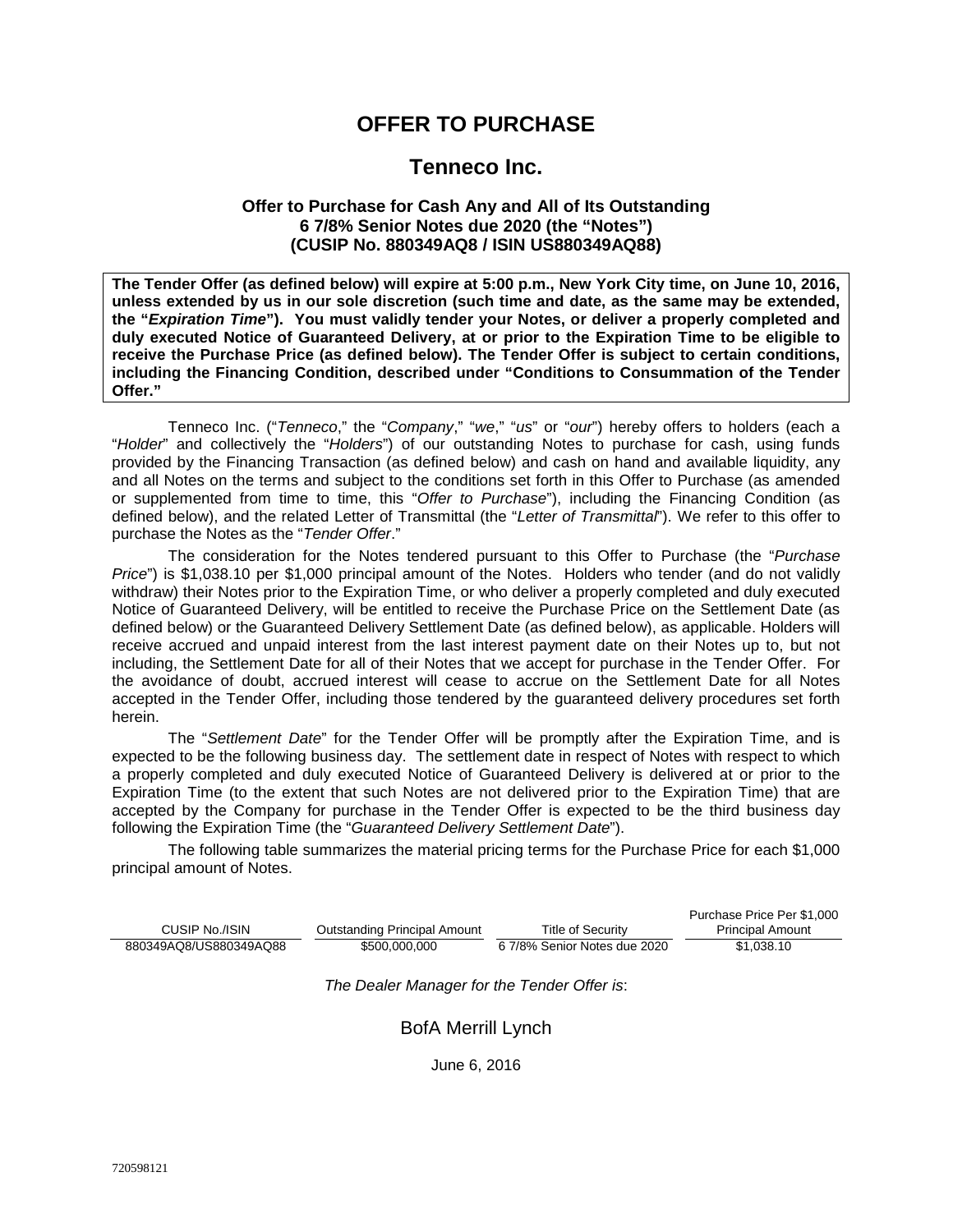The purpose of the Tender Offer is to acquire all outstanding Notes. The Tender Offer is being made in connection with, and is conditioned upon, among other things, the receipt by the Company of proceeds from a proposed debt financing on terms reasonably satisfactory to the Company, in its sole discretion and subject to applicable law (the "*Debt Financing*"), generating net proceeds in an amount that, supplemented, if necessary, with cash on hand and available liquidity, is sufficient to effect the repurchase of the Notes validly tendered and accepted for purchase pursuant to the Tender Offer, including the payment of any accrued and unpaid interest and related costs and expenses (the "*Financing Condition*"). However, the Tender Offer is not conditioned on any minimum amount of the Notes being tendered. See "Conditions to Consummation of the Tender Offer."

The Settlement Date is expected to be June 13, 2016, the business day following the scheduled Expiration Time. The Guaranteed Delivery Settlement Date is expected to be June 15, 2016, the third business day following the scheduled Expiration Time.

Tendered Notes may be validly withdrawn from the Tender Offer at any time (i) at or prior to the earlier of  $(x)$  the Expiration Time and  $(y)$  in the event that the Tender Offer is extended, the tenth business day after commencement of the Tender Offer, and (ii) after the 60th business day after the commencement of the Tender Offer if for any reason the Tender Offer has not been consummated within 60 business days after commencement. If we amend the Tender Offer in a manner materially adverse to you as a tendering Holder, withdrawal rights will be extended, as we determine appropriate and in accordance with applicable law, to allow tendering Holders a reasonable opportunity to respond to such amendment. In the event that the Tender Offer is terminated or otherwise not completed, the Purchase Price will not be paid or become payable to Holders of the Notes who have validly tendered their Notes in connection with the Tender Offer, and all tendered Notes will be returned promptly.

Notwithstanding any other provision of the Tender Offer, the Company's obligation to accept for purchase, and to pay for, Notes validly tendered (and not validly withdrawn) pursuant to the Tender Offer is subject to, and conditioned upon, the satisfaction of or, where applicable, its waiver of the conditions set forth under "Conditions to Consummation of the Tender Offer," including the Financing Condition.

**Subject to the completion of the Debt Financing, we currently intend to redeem any and all Notes that remain outstanding after completion of the Tender Offer at a price of 103.438% of their principal amount, which is less than the Purchase Price, plus accrued interest to, but not including, the date of redemption. This statement of intent shall not constitute a notice of redemption under the Indenture. Any such notice, if made, will only be made in accordance with the provisions of the Indenture.**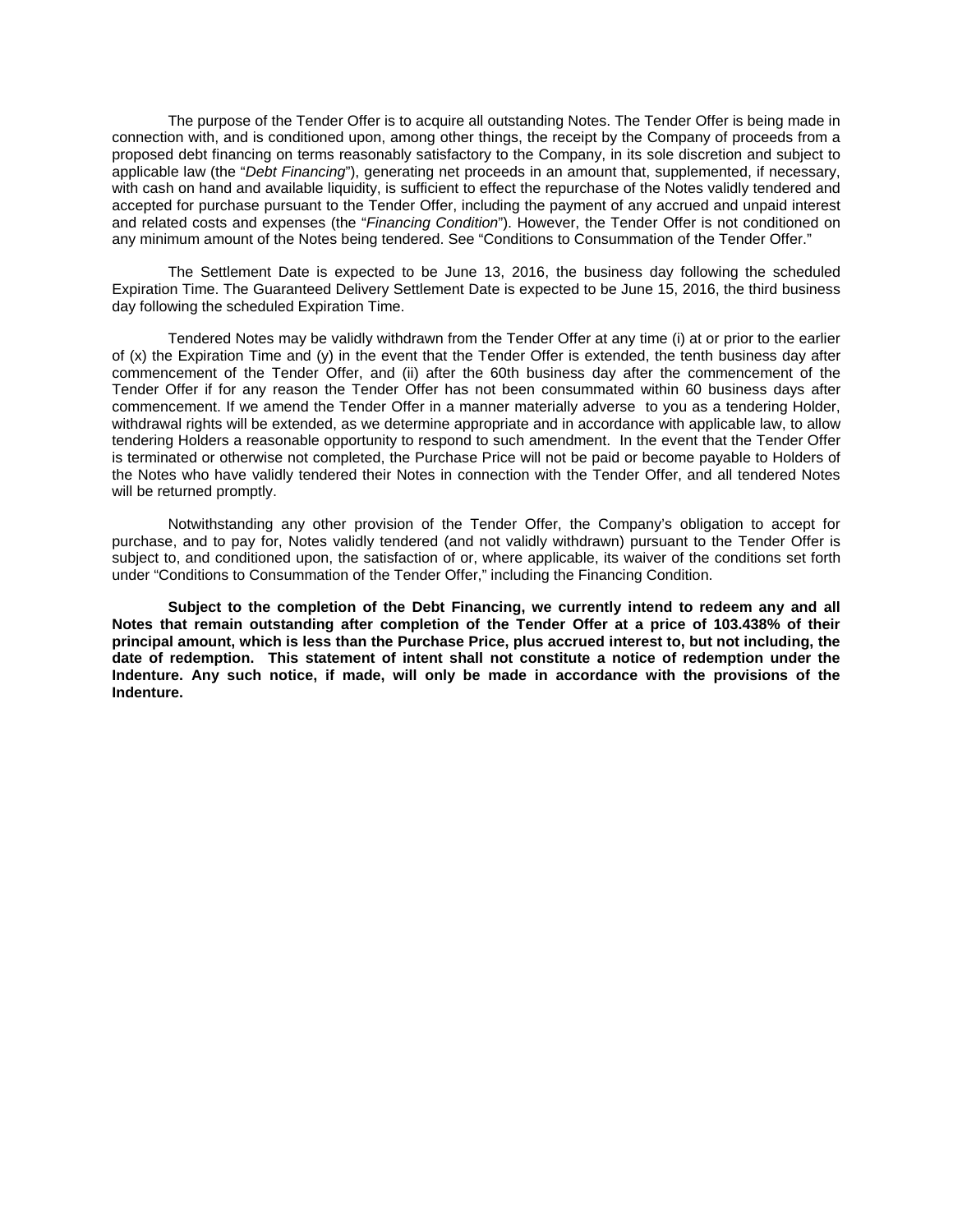# **TABLE OF CONTENTS**

# Page

| WHERE YOU CAN FIND MORE INFORMATION AND INCORPORATION OF DOCUMENTS BY |  |
|-----------------------------------------------------------------------|--|
|                                                                       |  |
|                                                                       |  |
|                                                                       |  |
|                                                                       |  |
|                                                                       |  |
|                                                                       |  |
|                                                                       |  |
|                                                                       |  |
|                                                                       |  |
|                                                                       |  |
|                                                                       |  |
|                                                                       |  |
|                                                                       |  |
|                                                                       |  |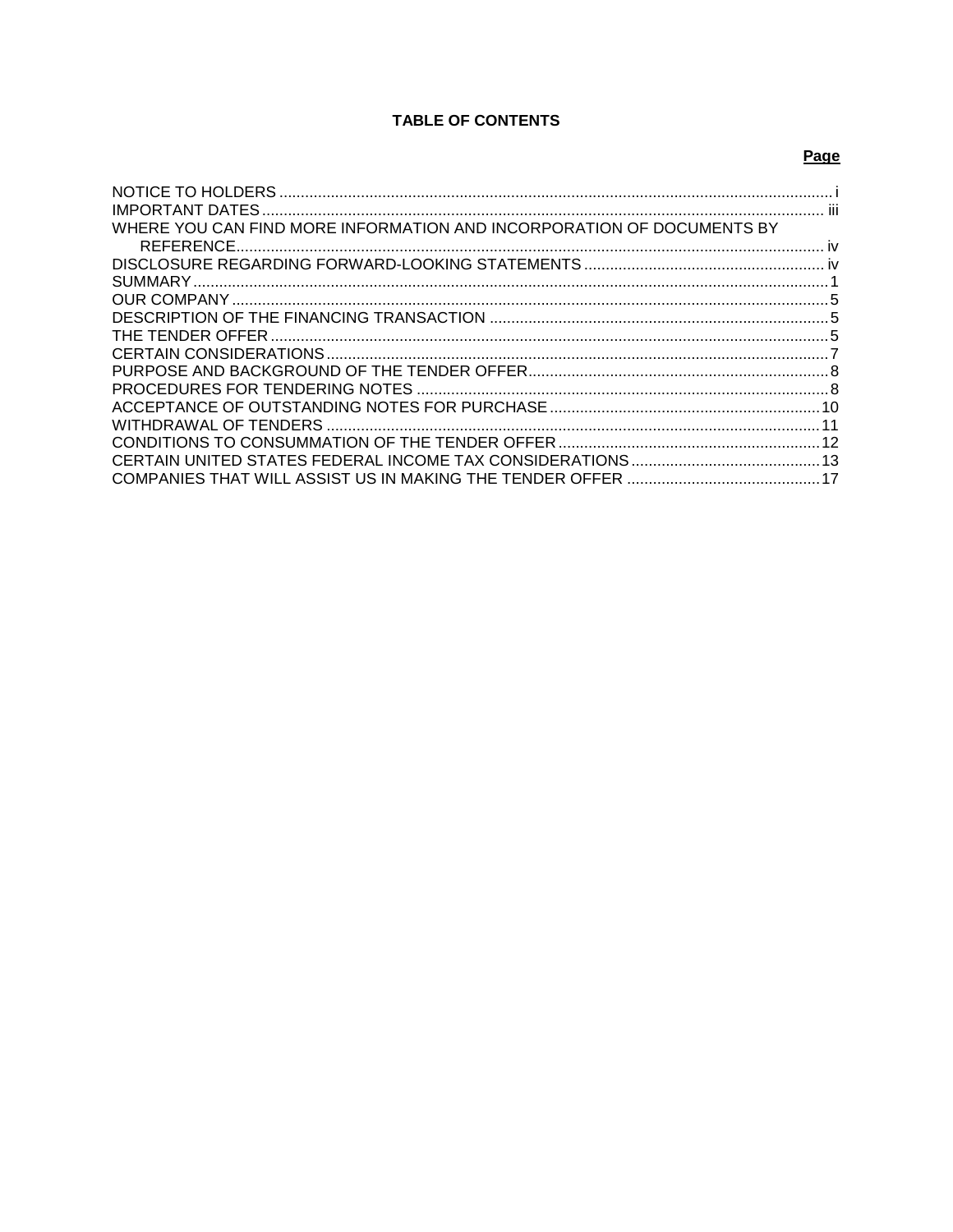## <span id="page-3-0"></span>**NOTICE TO HOLDERS**

All of the outstanding Notes are held in book-entry form through the facilities of The Depository Trust Company ("*DTC*") in New York City. Consequently, if you desire to tender your Notes in the Tender Offer, you must use one of the two alternative procedures described below:

- tender through DTC's Automated Tender Offer Program ("*ATOP*"), for which the Tender Offer will be eligible, and follow the procedures for book-entry transfer described under "Procedures for Tendering Notes;" or
- if time will not permit you to complete your tender by using the procedures described above before the Expiration Time, follow the guaranteed delivery procedures described under "Guaranteed Delivery Procedures."

By using the ATOP procedures to tender Notes, you will not be required to deliver a letter of transmittal to the Depositary and Information Agent. However, you will be bound by the terms of the letter of transmittal (the "*Letter of Transmittal*"), a copy of which accompanies this Offer to Purchase.

You should rely only upon the information contained in this document. We, Merrill Lynch, Pierce, Fenner & Smith Incorporated (the "*Dealer Manager*") and Global Bondholder Services Corporation (the "*Depositary and Information Agent*") have not authorized any other person to provide you with additional or different information. If anyone provides you with additional, different or inconsistent information, you should not rely on it. Neither we nor the Dealer Manager is making an offer to purchase these securities in any jurisdiction where the offer or purchase is not permitted. You should assume the information appearing in this Offer to Purchase is accurate only as of the date on the front cover page. Our business, financial condition, results of operations and prospects may have changed since that date.

This Offer to Purchase (including the accompanying Letter of Transmittal) contains important information that should be read before any decision is made with respect to the Tender Offer.

This Offer to Purchase is based on information provided by us and other sources we believe to be reliable. Neither the Depositary and Information Agent nor the Dealer Manager makes any representation or warranty that this information is accurate or complete, and none of them is responsible for this information. We have summarized portions of the Indenture and other information in a manner we believe to be accurate, but we refer you to the actual documents for a more complete understanding of what we discuss in this document. In making a decision whether or not to participate in the Tender Offer, you must rely on your own examination of our business and the terms of the Tender Offer as well as the Notes, including the merits and risks involved.

Any questions regarding the terms of the Tender Offer may be directed to the Dealer Manager. Requests for additional copies of documentation related to the Tender Offer, requests for copies of the Indenture and any questions or requests for assistance in tendering may be directed to the Depositary and Information Agent. Their respective contact information appears on the back cover page of this Offer to Purchase. Documents relating to the Tender Offer, including this Offer to Purchase, the Letter of Transmittal and the Notice of Guaranteed Delivery, are also available at http://www.gbscusa.com/Tenneco/. Beneficial owners of Notes may also contact their brokers, dealers, commercial banks or trust companies for assistance concerning the Tender Offer.

We reserve the right to terminate or extend the Tender Offer if any condition of the Tender Offer is not satisfied or waived by us and otherwise to amend the Tender Offer in any respect. If we amend a condition to the Tender Offer, we will give the appropriate Holders such notice of the amendment as may be required by applicable law.

**This document has not been filed with or reviewed by the Securities and Exchange Commission (the "***SEC***"), any state securities commission or any other regulatory authority, nor has any such commission or authority passed upon the accuracy or adequacy of this document. Any representation to the contrary is a criminal offense.**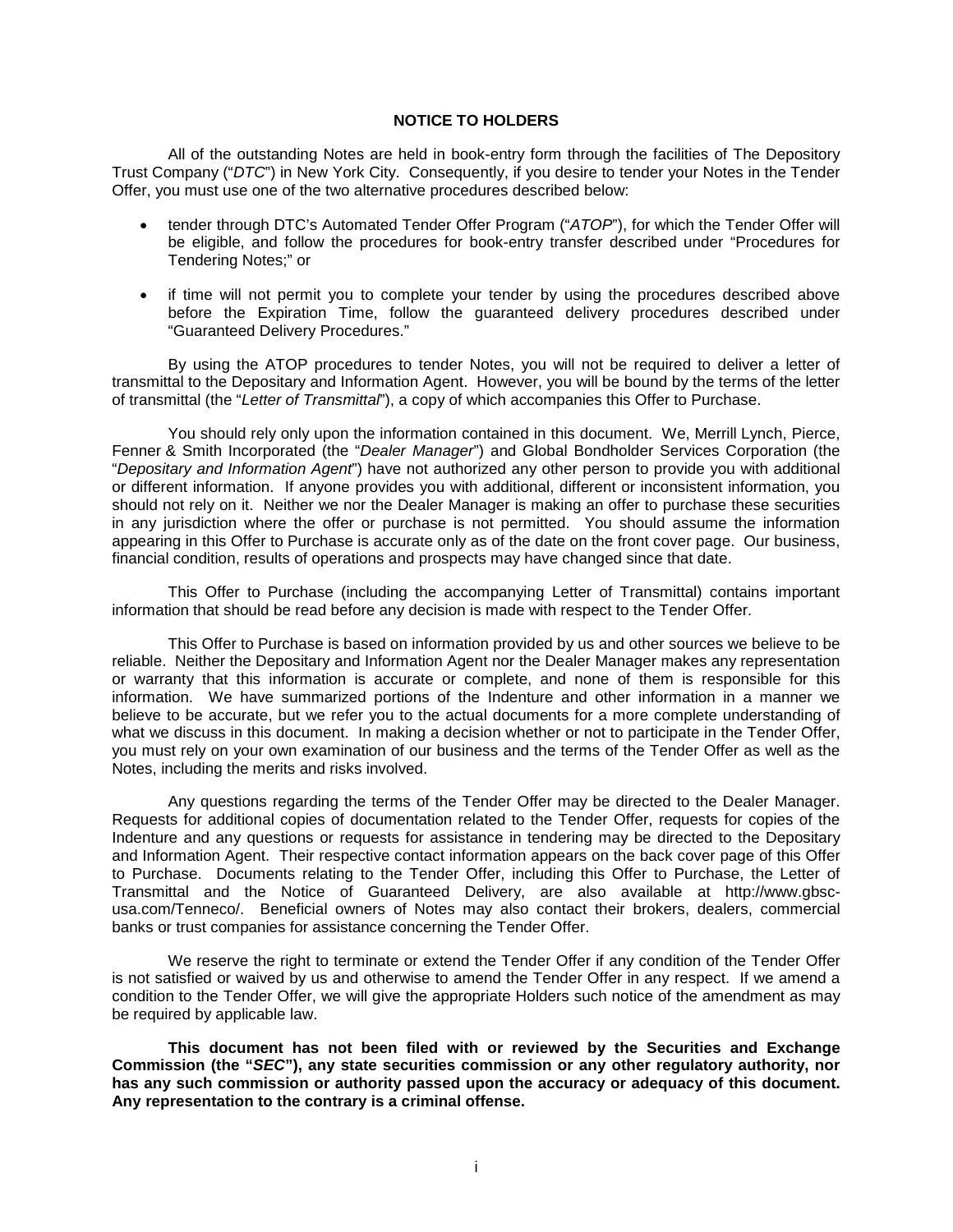This Offer to Purchase does not constitute an offer to purchase in any jurisdiction in which, or to or from any person to or from whom, it is unlawful to make such an offer under applicable securities or "blue sky" laws. The delivery of this Offer to Purchase shall not under any circumstances create any implication that the information contained herein is correct as of any time subsequent to the date hereof, or that there has been no change in the information set forth herein or in our or any of our subsidiaries or affiliates since the date hereof. This Offer to Purchase does not constitute an offer to sell or a solicitation of an offer to buy any securities or other financial instruments that may be issued or otherwise incurred in connection with the Debt Financing.

**No dealer, salesperson or other person has been authorized to give any information or to make any representation not contained in this Offer to Purchase and, if given or made, such information or representation may not be relied upon as having been authorized by the Company, the Guarantors, the Depositary and Information Agent, the Trustee or the Dealer Manager.**

**The Company expressly reserves the absolute right, in its sole discretion, from time to time to purchase any Notes after the Tender Offer, through open market or privately negotiated transactions, one or more additional tender or exchange offers, by redemption under the terms of the Indenture or otherwise, in each case upon terms that may or may not differ materially from the terms of the Tender Offer. If the Debt Financing is completed and the Tender Offer is consummated, we currently intend to exercise our right under the Indenture to redeem any Notes that remain outstanding afterwards, although we have no legal obligation to the holders of the Notes to do so and the selection of any particular redemption date is in our discretion. See "Certain Considerations—Subsequent Acquisitions of Notes."**

**NONE OF THE COMPANY, THE GUARANTORS, THE DEALER MANAGER, THE DEPOSITARY AND THE INFORMATION AGENT OR THE TRUSTEE MAKES ANY RECOMMENDATION IN CONNECTION WITH THE TENDER OFFER.**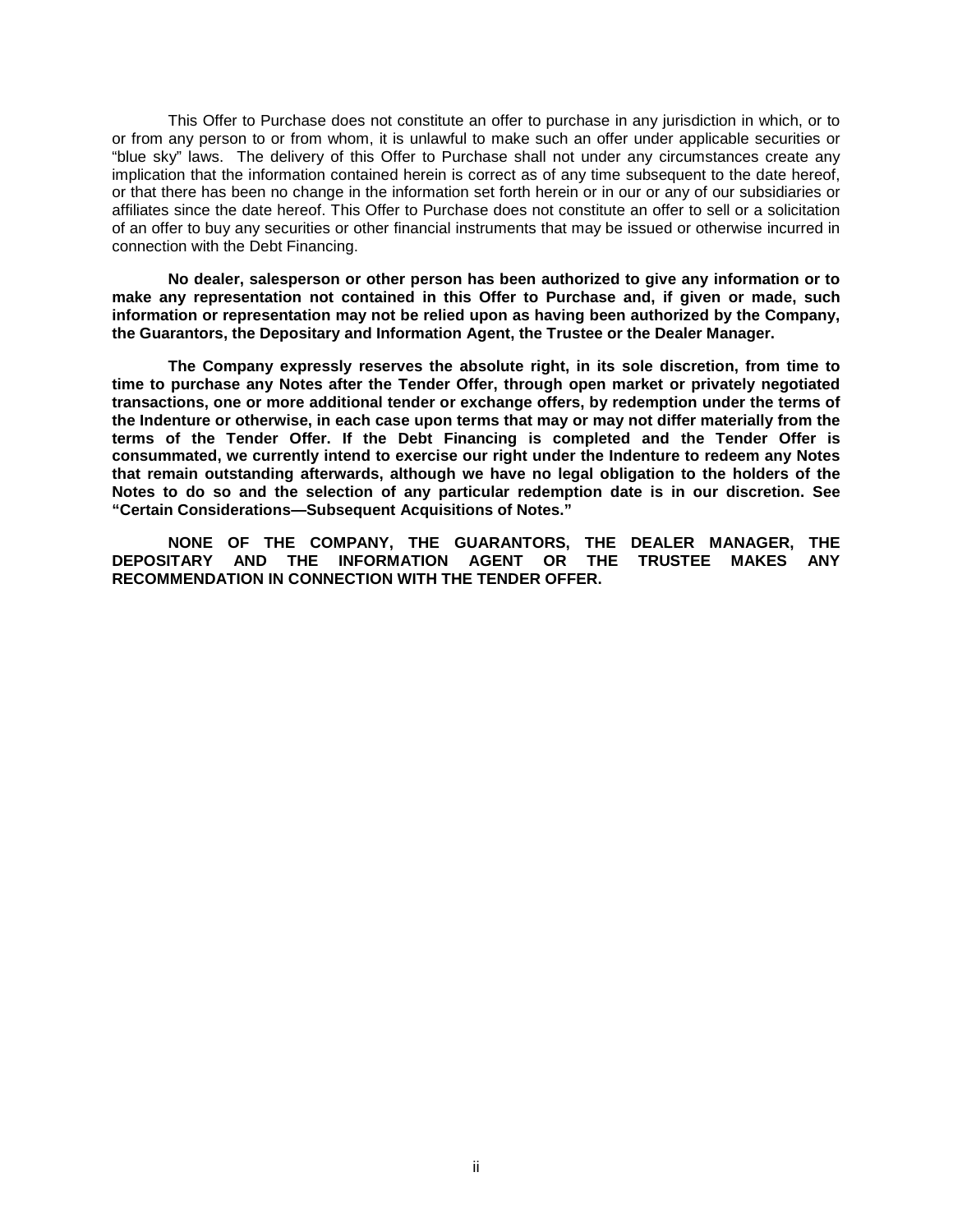# <span id="page-5-0"></span>**IMPORTANT DATES**

Holders of the Notes should take note of the following dates:

| <b>Date</b>                                   | <b>Calendar Date and Time</b>                                                                                                                                                                                                                                       | <b>Event</b>                                                                                                                                                                                                                                                                                                                                                                                                                                                                                                                                                                             |
|-----------------------------------------------|---------------------------------------------------------------------------------------------------------------------------------------------------------------------------------------------------------------------------------------------------------------------|------------------------------------------------------------------------------------------------------------------------------------------------------------------------------------------------------------------------------------------------------------------------------------------------------------------------------------------------------------------------------------------------------------------------------------------------------------------------------------------------------------------------------------------------------------------------------------------|
| Withdrawal Time                               | 5:00 p.m., New York City Time,<br>June 10, 2016, unless<br>on<br>extended by the Company and<br>limited<br>except<br>in<br>certain<br>circumstances where additional<br>withdrawal rights are required<br>by law.                                                   | The last day and time for Holders to<br>validly withdraw tenders of Notes, unless<br>the Tender Offer has been extended or<br>earlier terminated or the Tender Offer<br>has been amended in a manner<br>materially adverse to you as a tendering<br>holder, or if the Tender Offer has not<br>been consummated within 60 business<br>days of commencement. If tenders are<br>validly withdrawn, the Holder will no<br>longer be eligible to receive<br>the<br>Purchase Price on the Settlement Date<br>(unless such Holder validly re-tenders<br>such Notes before the Expiration Time). |
| <b>Expiration Time</b>                        | 5:00 p.m., New York City time,<br>on June 10, 2016 in respect of<br>Tender<br>Offer,<br>unless<br>the<br>extended by the Company.                                                                                                                                   | The last day for Holders to validly tender<br>Notes or deliver a properly completed<br>and duly executed Notice of Guaranteed<br>Delivery in order to qualify for the<br>payment of the Purchase Price on the<br>applicable Settlement Date.                                                                                                                                                                                                                                                                                                                                             |
| <b>Settlement Date</b>                        | Promptly after the Expiration<br>Time for the Tender Offer and<br>expected to be the business<br>day following the Expiration<br>Time. The Settlement Date is<br>currently expected to be June<br>13, 2016.                                                         | The Company will deposit with DTC the<br>amount of cash necessary to pay each<br>tendering Holder the Purchase Price in<br>respect of any Notes tendered at or prior<br>to the Expiration Time and accepted by<br>the Company for payment.                                                                                                                                                                                                                                                                                                                                               |
| <b>Guaranteed Delivery</b><br>Settlement Date | Promptly after the Expiration<br>Time for the Tender Offer and<br>expected<br>be<br>the<br>third<br>to<br>day following<br>business<br>the<br>The<br>Time.<br>Expiration<br>Guaranteed<br>Delivery<br>Settlement Date is currently<br>expected to be June 15, 2016. | The Company will deposit with DTC the<br>amount of cash necessary to pay each<br>tendering Holder the Purchase Price in<br>respect of any Notes<br>accepted for<br>purchase pursuant to the guaranteed<br>delivery procedures, if any. For the<br>avoidance of doubt, accrued interest will<br>cease to accrue on the Settlement Date<br>for all Notes accepted in the Tender<br>Offer, including those tendered by the<br>guaranteed delivery procedures set forth<br>herein.                                                                                                           |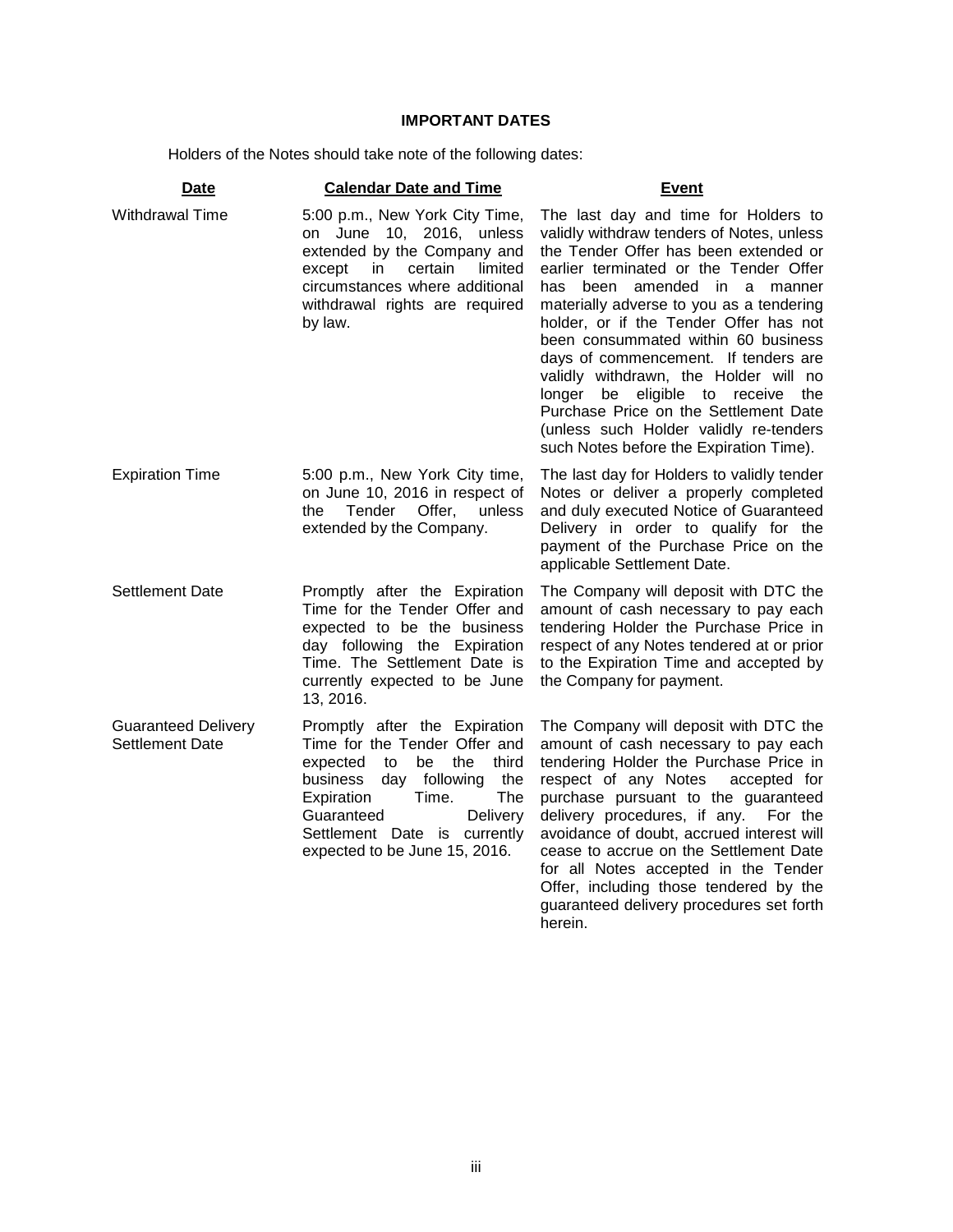## <span id="page-6-0"></span>**WHERE YOU CAN FIND MORE INFORMATION AND INCORPORATION OF DOCUMENTS BY REFERENCE**

We are required to file annual and quarterly reports and other information with the SEC. You may read and copy any reports, statements and other information we file at the SEC's public reference room at 100 F Street N.E., Washington, D.C. 20549. You may request copies of the documents, upon payment of a duplicating fee, by writing the Public Reference Section of the SEC. Please call 1-800-SEC-0330 for further information on the public reference rooms. Our filings will also be available to the public from commercial document retrieval services and at the website maintained by the SEC at http://www.sec.gov.

We are incorporating by reference certain information that we have filed with the SEC under the informational requirements of the Securities Exchange Act of 1934. The information contained in the documents we are incorporating by reference is considered to be part of this Offer to Purchase. We are incorporating by reference:

- our Annual Report on Form 10-K for the fiscal year ended December 31, 2015;
- our Quarterly Report on Form 10-Q for the quarterly period ended March 31, 2016;
- information that is considered to be filed with the SEC pursuant to our Current Reports on Form 8-K or 8-K/A (other than portions thereof furnished under Item 2.02 or 7.01 of Form 8- K) submitted to the SEC on January 5, 2016, February 5, 2016, February 9, 2016, May 19, 2016 and June 3, 2016; and
- items filed by us with the SEC under Sections  $13(a)$ ,  $13(c)$ ,  $14$  or  $15(d)$  of the Securities Exchange Act of 1934 on or subsequent to the date of this Offer to Purchase and before termination of the Tender Offer (other than Current Reports on Form 8-K or portions thereof furnished under Item 2.02 or 7.01 of Form 8-K and portions of other documents, which under applicable securities laws are deemed furnished and not filed with the SEC).

Any information incorporated by reference is considered to be part of this Offer to Purchase, and any information that we file with the SEC subsequent to the filing of the incorporated material or the date of this Offer to Purchase will automatically update and, if applicable, supersede the information contained in the incorporated material and this Offer to Purchase.

## <span id="page-6-1"></span>**DISCLOSURE REGARDING FORWARD-LOOKING STATEMENTS**

Certain statements in this Offer to Purchase and the documents incorporated by reference constitute forward-looking statements within the meaning of the Private Securities Litigation Reform Act of 1995 concerning, among other things, our prospects and business strategies. These forward-looking statements are included in various sections of this Offer to Purchase. The words "may," "will," "believe," "should," "could," "plan," "expect," "anticipate," "estimate," and similar expressions (and variations thereof), identify these forward-looking statements. Although we believe that the expectations reflected in these forward-looking statements are based on reasonable assumptions, these expectations may not prove to be correct. Because these forward-looking statements are also subject to risks and uncertainties, actual results may differ materially from the expectations expressed in the forward-looking statements. Important factors that could cause actual results to differ materially from the expectations reflected in the forward-looking statements include:

- general economic, business and market conditions;
- our ability to source and procure needed materials, components and other products and services in accordance with customer demand and at competitive prices;
- the cost and outcome of existing and any future claims, legal proceedings or investigations, including, but not limited to, any of the foregoing arising in connection with the ongoing global antitrust investigation, product performance, product safety or intellectual property rights;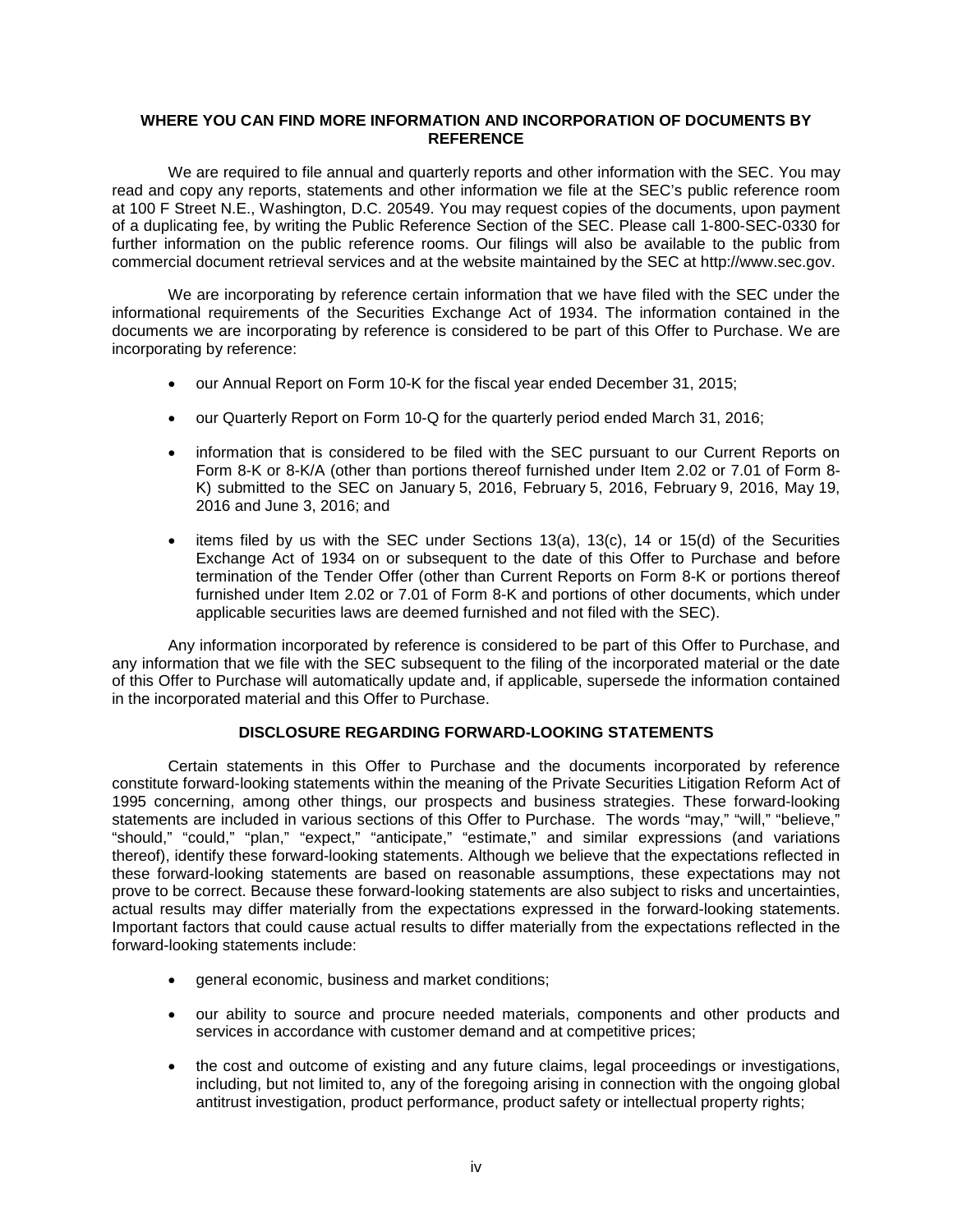- changes in capital availability or costs, including increases in our cost of borrowing (i.e., interest rate increases), the amount of our debt, our ability to access capital markets at favorable rates, and the credit ratings of our debt;
- changes in consumer demand, prices and our ability to have our products included on top selling vehicles, including any shifts in consumer preferences away from light trucks, which tend to be higher margin products for our customers and us, to other lower margin vehicles, for which we may or may not have supply arrangements;
- changes in consumer demand for our automotive, commercial or aftermarket products, or changes in automotive and commercial vehicle manufacturers' production rates and their actual and forecasted requirements for our products, due to difficult economic conditions, such as the prolonged recession in Europe;
- the overall highly competitive nature of the automobile and commercial vehicle parts industries, and any resultant inability to realize the sales represented by our awarded book of business (which is based on anticipated pricing and volumes over the life of the applicable program);
- the loss of any of our large original equipment manufacturer ("OEM") customers (on whom we depend for a substantial portion of our revenues), or the loss of market shares by these customers if we are unable to achieve increased sales to other OEMs or any change in customer demand due to delays in the adoption or enforcement of worldwide emissions regulations;
- our ability to successfully execute cash management and other cost reduction plans, including our European cost reduction initiatives, and to realize anticipated benefits from these plans;
- economic, exchange rate and political conditions in the countries where we operate or sell our products;
- industrywide strikes, labor disruptions at our facilities or any labor or other economic disruptions at any of our significant customers or suppliers or any of our customers' other suppliers;
- increases in the costs of raw materials, including our ability to successfully reduce the impact of any such cost increases through materials substitutions, cost reduction initiatives, customer recovery and other methods;
- the negative impact of fuel price volatility on transportation and logistics costs, raw material costs, discretionary purchases of vehicles or aftermarket products and demand for offhighway equipment;
- the cyclical nature of the global vehicle industry, including the performance of the global aftermarket sector and the impact of vehicle parts' longer product lives;
- costs related to product warranties and other customer satisfaction actions;
- the failure or breach of our information technology systems, including the consequences of any misappropriation, exposure or corruption of sensitive information stored on such systems and the interruption to our business that such failure or breach may cause;
- the impact of consolidation among vehicle parts suppliers and customers on our ability to compete;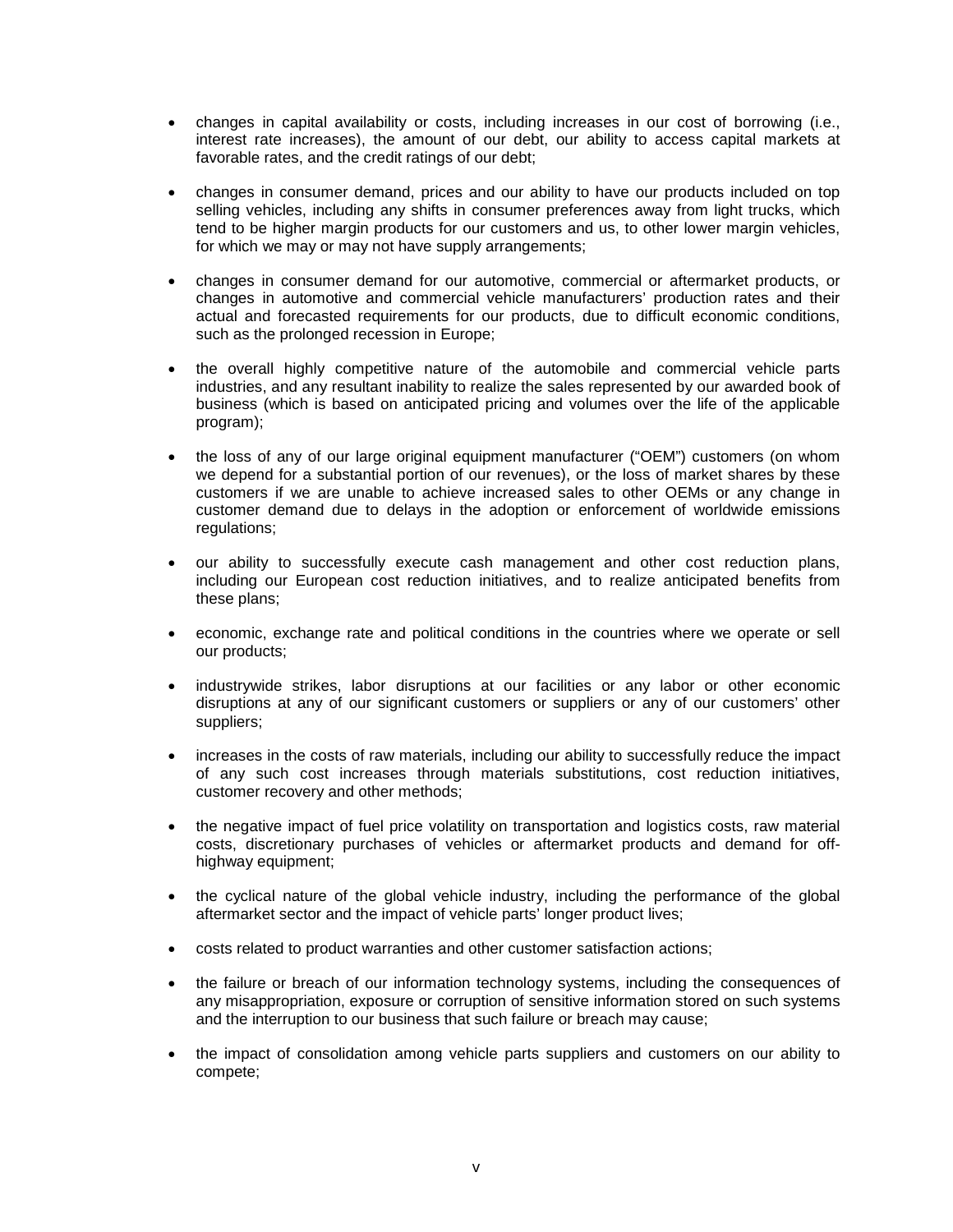- changes in distribution channels or competitive conditions in the markets and countries where we operate, including the impact of increasing competition from lower cost, private-label products on our aftermarket business;
- customer acceptance of new products;
- new technologies that reduce the demand for certain of our products or otherwise render them obsolete;
- our ability to introduce new products and technologies that satisfy customers' needs in a timely fashion;
- our ability to realize our business strategy of improving operating performance;
- our ability to successfully integrate any acquisitions that we complete and effectively manage our joint ventures and other third-party relationships;
- changes by the Financial Accounting Standards Board or the SEC of authoritative generally accepted accounting principles or policies;
- changes in accounting estimates and assumptions, including changes based on additional information;
- any changes by the International Organization for Standardization (ISO) or other such committees in their certification protocols for processes and products, which may have the effect of delaying or hindering our ability to bring new products to market;
- the impact of the extensive, increasing and changing laws and regulations to which we are subject, including environmental laws and regulations, which may result in our incurrence of environmental liabilities in excess of the amount reserved;
- the potential impairment in the carrying value of our long-lived assets and goodwill or our deferred tax assets;
- potential volatility in our effective tax rate;
- natural disasters, such as earthquakes and flooding, and any resultant disruptions in the supply or production of goods or services to us or by us or in demand by our customers;
- acts of war and/or terrorism, as well as actions taken or to be taken by the United States and other governments as a result of further acts or threats of terrorism, and the impact of these acts on economic, financial and social conditions in the countries where we operate; and
- the timing and occurrence (or non-occurrence) of other transactions, events and circumstances which may be beyond our control.

The risks included here are not exhaustive. Refer to "Part I, Item 1A — Risk Factors" in our annual report on Form 10-K for the year ended December 31, 2015 incorporated herein by reference, for further discussion regarding our exposure to risks.

Where, in any forward-looking statement, we or our management express an expectation or belief as to future results, we express that expectation or belief in good faith and believe it has a reasonable basis, but we can give no assurance that the statement of expectation or belief will result or be achieved or accomplished.

You should be aware that any forward-looking statement made by us in this Offer to Purchase or the documents incorporated herein by reference speaks only as of the date on which we make it.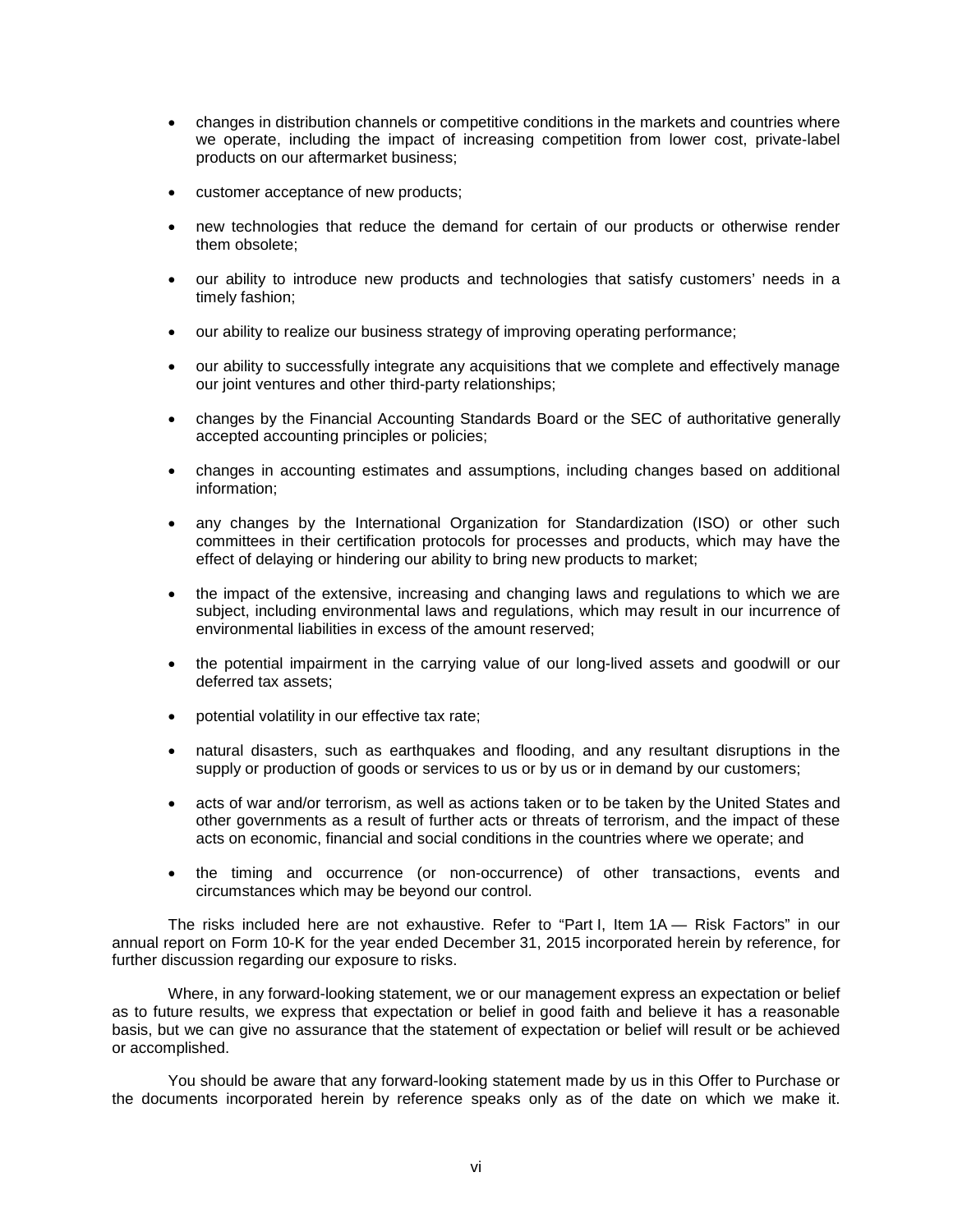Additionally, new risk factors emerge from time to time and it is not possible for us to predict all such risk factors, nor to assess the impact such risk factors might have on our business or the extent to which any factor or combination of factors may cause actual results to differ materially from those contained in any forward-looking statements. Given these risks and uncertainties, investors should not place undue reliance on forward-looking statements as a prediction of actual results.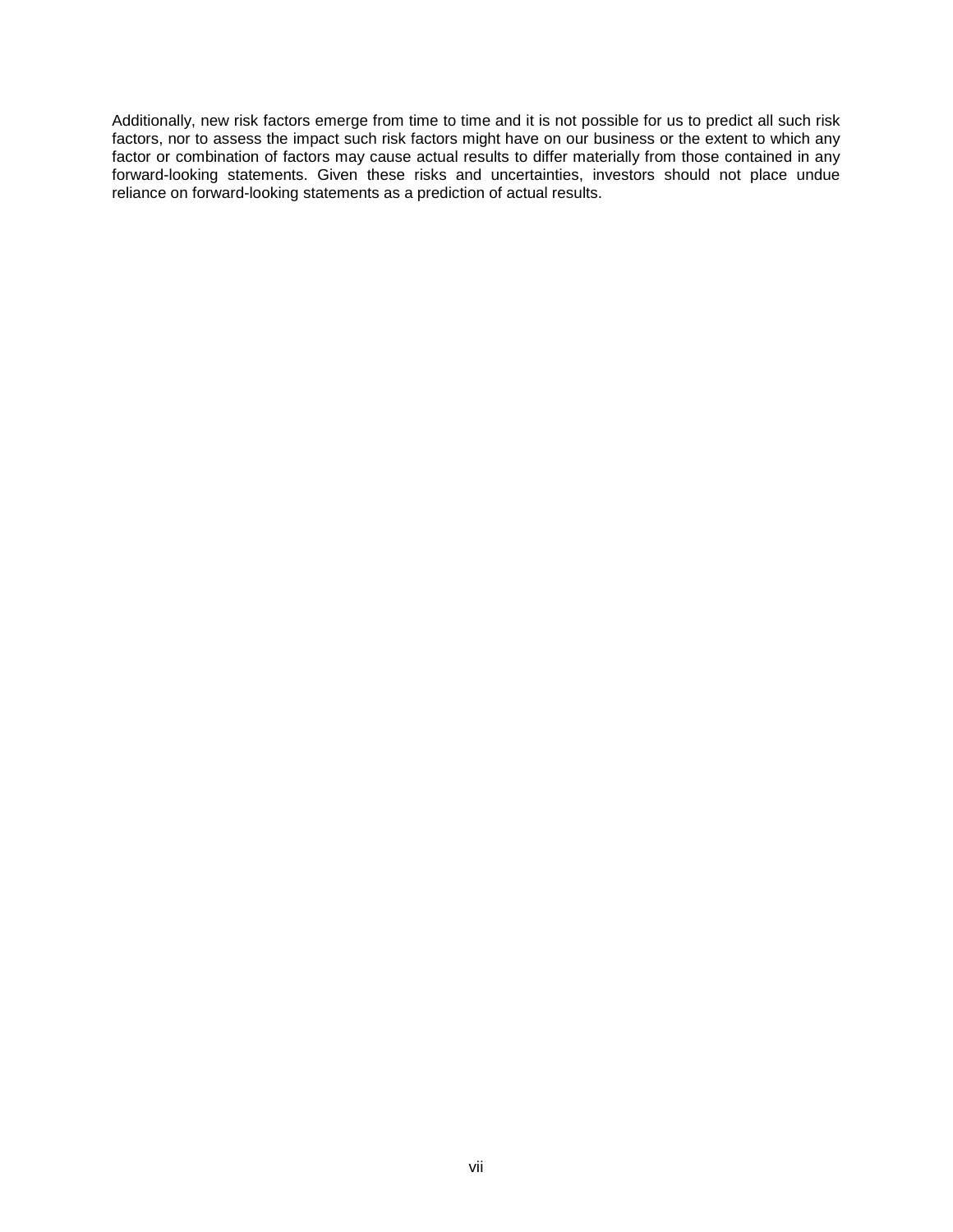## <span id="page-10-0"></span>**SUMMARY**

*The following summary highlights selected information from this Offer to Purchase and may not contain all of the information that is important to you. For a more complete understanding of the Tender Offer, we encourage you to read this entire document.*

| The Company                                  | Tenneco Inc., a Delaware corporation.                                                                                                                                                                                                                                                                                                                                                                                                                                                                                                                                                                                                                                                                                                                                                                                                     |
|----------------------------------------------|-------------------------------------------------------------------------------------------------------------------------------------------------------------------------------------------------------------------------------------------------------------------------------------------------------------------------------------------------------------------------------------------------------------------------------------------------------------------------------------------------------------------------------------------------------------------------------------------------------------------------------------------------------------------------------------------------------------------------------------------------------------------------------------------------------------------------------------------|
| The Notes                                    | The Tender Offer is being made with respect to the Company's<br>6 7/8% Senior Notes due 2020.                                                                                                                                                                                                                                                                                                                                                                                                                                                                                                                                                                                                                                                                                                                                             |
|                                              | The Notes were issued under an Indenture dated as of December 23,<br>2010, among Tenneco, the Guarantors party thereto and The Bank of<br>New York Mellon Trust Company, N.A., as Trustee (the "Indenture").                                                                                                                                                                                                                                                                                                                                                                                                                                                                                                                                                                                                                              |
| Purpose of the Tender Offer                  | The purpose of the Tender Offer is to acquire all of the outstanding<br>Notes. See "Purpose and Background of the Tender Offer."                                                                                                                                                                                                                                                                                                                                                                                                                                                                                                                                                                                                                                                                                                          |
| The Tender Offer                             | We are offering to purchase for cash, upon the terms and subject to<br>the conditions set forth in this Offer to Purchase, any and all of the<br>outstanding Notes validly tendered and not validly withdrawn prior to<br>the Expiration Time.                                                                                                                                                                                                                                                                                                                                                                                                                                                                                                                                                                                            |
|                                              | Each Holder should read the discussion in the section entitled "The<br>Tender Offer" for further information regarding the Tender Offer.                                                                                                                                                                                                                                                                                                                                                                                                                                                                                                                                                                                                                                                                                                  |
| <b>Expiration Time</b>                       | The Tender Offer will expire at 5:00 p.m., New York City time, on<br>June 10, 2016. We have the right to extend the Expiration Time one<br>or more times in our sole discretion.                                                                                                                                                                                                                                                                                                                                                                                                                                                                                                                                                                                                                                                          |
| <b>Purchase Price</b>                        | The Purchase Price for each \$1,000 principal amount of Notes validly<br>tendered prior to the Expiration Time, or as a result of delivery of a<br>properly completed and duly executed Notice of Guaranteed Delivery<br>prior to the Expiration Time, and accepted for payment pursuant to<br>the Tender Offer is \$1,038.10. Holders will also receive accrued and<br>unpaid interest from the last interest payment date on their Notes<br>(which was December 15, 2015) up to, but not including, the<br>Settlement Date, for all of their Notes accepted for purchase including<br>those tendered through the guaranteed delivery procedures.<br>Accrued Interest will cease to accrue on the Settlement Date for all<br>Notes accepted in the Tender Offer, including those tendered through<br>the guaranteed delivery procedures. |
| Subsequent Redemption of the<br><b>Notes</b> | Subject to the completion of the Debt Financing, we currently intend<br>to redeem any and all Notes that remain outstanding after completion<br>of the Tender Offer at a price of 103.438% of their principal amount,<br>which is less than the Purchase Price, plus accrued interest to, but<br>not including, the date of redemption. In addition, we reserve the<br>right, in our sole discretion, from time to time to purchase any Notes<br>after the Tender Offer, through open market purchases, privately<br>negotiated transactions or otherwise, upon terms that may or may not<br>differ materially from the terms of the Tender Offer.                                                                                                                                                                                        |
| Conditions to the Tender Offer               | Our obligation to complete the Tender Offer is subject to and<br>conditioned upon satisfaction of (i) the Financing Condition and (ii)<br>the General Conditions (as these terms are defined in "Conditions to<br>Consummation of the Tender Offer"), although we may waive any of<br>these conditions in our sole discretion. There can be no assurance<br>that we will complete timely, or at all, the Debt Financing or that the<br>Financing Condition will be satisfied. The Tender Offer is not                                                                                                                                                                                                                                                                                                                                     |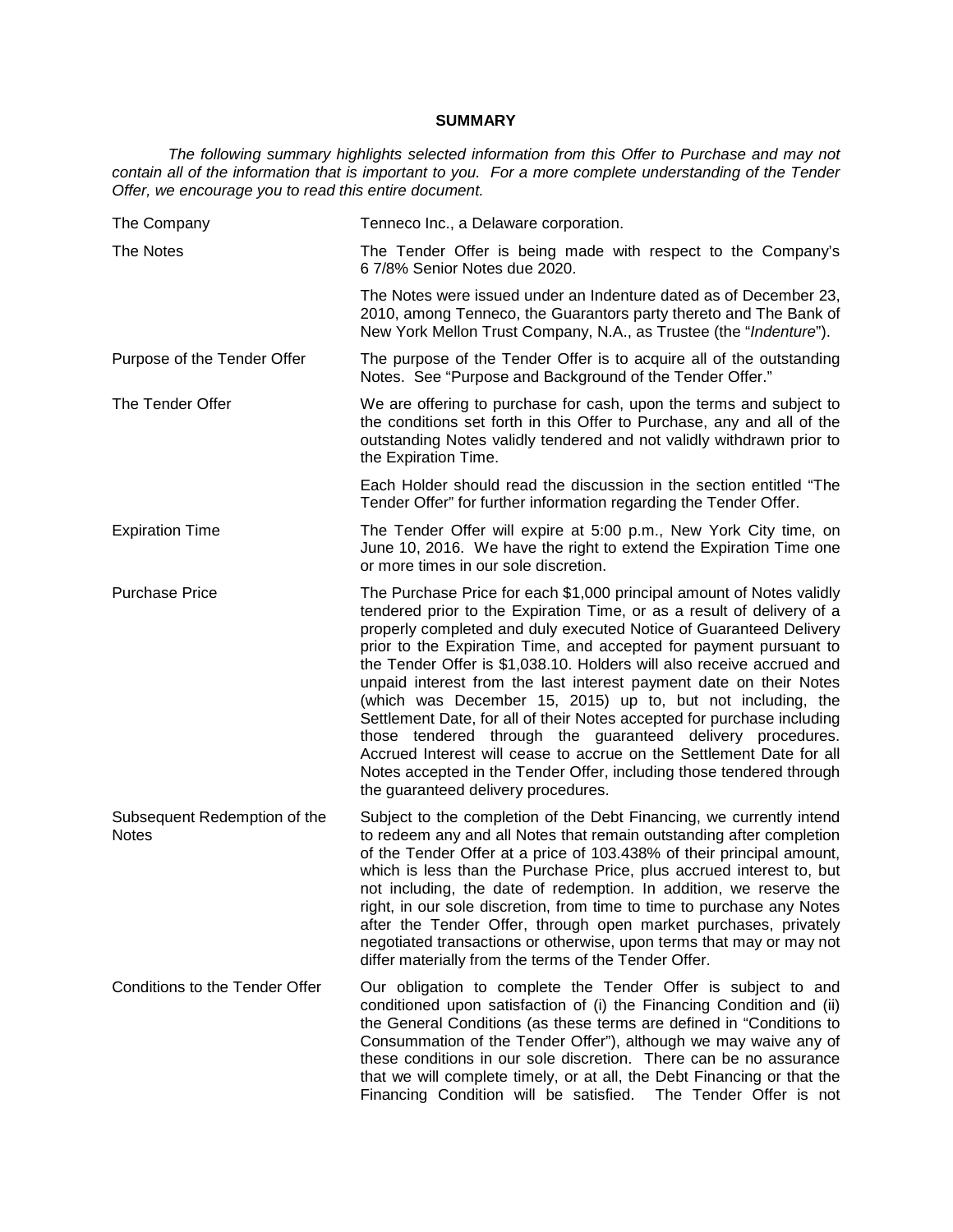|                                               | conditioned on any minimum amount of the Notes being tendered.<br>We also reserve the right to terminate or extend the Tender Offer if<br>any condition to the Tender Offer is not satisfied (or otherwise in our<br>sole discretion) and to amend the Tender Offer in any respect.                                                                                                                                                                                                                                                                                                                                                                                                          |
|-----------------------------------------------|----------------------------------------------------------------------------------------------------------------------------------------------------------------------------------------------------------------------------------------------------------------------------------------------------------------------------------------------------------------------------------------------------------------------------------------------------------------------------------------------------------------------------------------------------------------------------------------------------------------------------------------------------------------------------------------------|
| Source of Funds                               | The Purchase Price, accrued interest and the costs and expenses of<br>the Tender Offer are expected to be paid with funds provided by the<br>Financing Transaction. See "Description of the Financing<br>Transaction."                                                                                                                                                                                                                                                                                                                                                                                                                                                                       |
| Procedures for Tendering Notes                | Each Holder who wishes to accept the Tender Offer must comply<br>with the procedures for tendering Notes described under "Procedures<br>for Tendering Notes."                                                                                                                                                                                                                                                                                                                                                                                                                                                                                                                                |
|                                               | For help with tendering Notes, contact the Depositary and Information<br>Agent at one of its telephone numbers set forth on the back cover<br>page of this Offer to Purchase or consult your broker, dealer,<br>commercial bank, trust company or other nominee for assistance.                                                                                                                                                                                                                                                                                                                                                                                                              |
| <b>Guaranteed Delivery Procedures</b>         | If time will not permit you to validly tender your Notes at or prior to the<br>Expiration Time as described in "Procedures for Tendering Notes",<br>you may tender your Notes by complying with the guaranteed<br>delivery procedures described under "Guaranteed Delivery<br>Procedures."                                                                                                                                                                                                                                                                                                                                                                                                   |
|                                               | For help with tendering Notes, contact the Depositary and Information<br>Agent at one of its telephone numbers set forth on the back cover<br>page of this Offer to Purchase or consult your broker, dealer,<br>commercial bank, trust company or other nominee for assistance.                                                                                                                                                                                                                                                                                                                                                                                                              |
| <b>Withdrawal Rights</b>                      | Tendered Notes may be validly withdrawn from the Tender Offer at<br>any time (i) at or prior to the earlier of (x) the Expiration Time and<br>(y) in the event that the Tender Offer is extended, the tenth business<br>day after commencement of the Tender Offer, and (ii) after the 60th<br>business day after the commencement of the Tender Offer if for any<br>reason the Tender Offer has not been consummated within 60<br>business days after commencement. To validly withdraw Notes from<br>the Tender Offer, Holders must deliver a notice of withdrawal with the<br>required information within the times stipulated in the preceding<br>sentence. See "Withdrawal of Tenders." |
| Settlement Date                               | With respect to Notes that are validly tendered (and not validly<br>withdrawn) prior to the Expiration Time, payment of the Purchase<br>Price will be made promptly after the Expiration Time on the<br>Settlement Date, provided that the remaining conditions to the<br>Tender Offer have been satisfied or waived. The Settlement Date for<br>the Tender Offer is expected to be the business day following the<br><b>Expiration Time.</b>                                                                                                                                                                                                                                                |
| <b>Guaranteed Delivery Settlement</b><br>Date | With respect to Notes for which a properly completed and duly<br>executed Notice of Guaranteed Delivery is delivered prior to the<br>Expiration Time, payment of the Purchase Price will be made<br>promptly after the Expiration Time on the Guaranteed Delivery<br>Settlement Date, provided that the remaining conditions to the<br>Tender Offer have been satisfied or waived. The Guaranteed<br>Delivery Settlement Date for the Tender Offer is expected to be the<br>third business day following the Expiration Time.                                                                                                                                                                |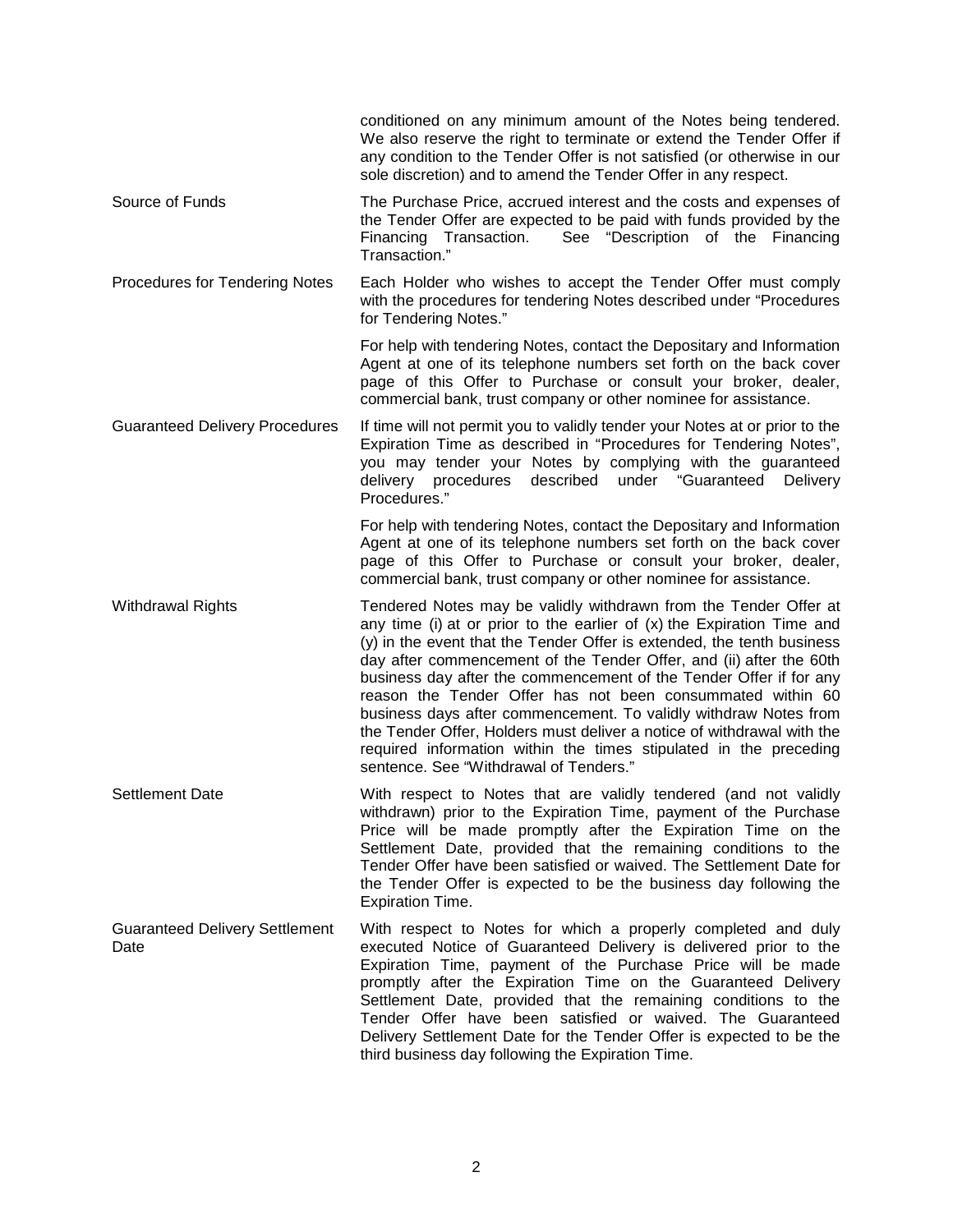| <b>Accrued Interest</b>             | Holders will also receive on the applicable Settlement Date accrued<br>and unpaid interest on all of their Notes accepted for purchase from<br>the last interest payment date on such Notes (which was<br>December 15, 2015) up to, but not including, the Settlement Date.<br>Accrued Interest will cease to accrue on the Settlement Date for all<br>Notes accepted in the Tender Offer, including those tendered through<br>the guaranteed delivery procedures.                                                                                                                                                                                                                                                                                                  |
|-------------------------------------|---------------------------------------------------------------------------------------------------------------------------------------------------------------------------------------------------------------------------------------------------------------------------------------------------------------------------------------------------------------------------------------------------------------------------------------------------------------------------------------------------------------------------------------------------------------------------------------------------------------------------------------------------------------------------------------------------------------------------------------------------------------------|
| Acceptance of Notes and             |                                                                                                                                                                                                                                                                                                                                                                                                                                                                                                                                                                                                                                                                                                                                                                     |
| Delivery of Cash Payment            | If all of the conditions to the Tender Offer are satisfied or waived, we<br>will accept, after the Expiration Time, any and all Notes for purchase<br>that have been validly tendered in the Tender Offer (and not validly<br>withdrawn). We will deliver the Purchase Price for such Notes on the<br>Settlement Date or the Guaranteed Delivery Settlement Date, as<br>applicable. Each Holder that has validly tendered Notes (and not<br>validly withdrawn them) prior to the Expiration Time or with respect to<br>which a properly completed and duly executed Notice of Guaranteed<br>Delivery is delivered at or prior to the Expiration Time, as applicable,<br>will receive the Purchase Price plus accrued and unpaid interest on<br>the Settlement Date. |
| <b>Tax Considerations</b>           | The receipt of the Purchase Price will generally be a taxable<br>transaction for United States federal income tax purposes.<br>See<br>"Certain United States Federal Income Tax Considerations."<br>However, each Holder should consult its own tax adviser about the<br>tax consequences of the Tender Offer as they apply to such Holder's<br>individual circumstances.                                                                                                                                                                                                                                                                                                                                                                                           |
| <b>Certain Considerations</b>       | For a discussion of certain factors that each Holder should consider<br>in connection with the Tender Offer, see "Certain Considerations."                                                                                                                                                                                                                                                                                                                                                                                                                                                                                                                                                                                                                          |
| Dealer Manager                      | Merrill Lynch, Pierce, Fenner & Smith Incorporated is serving as<br>Dealer Manager for the Tender Offer. Its address and telephone<br>numbers are set forth on the back cover page of this Offer to<br>Purchase.                                                                                                                                                                                                                                                                                                                                                                                                                                                                                                                                                    |
| Depositary and Information<br>Agent | Global Bondholder Services Corporation is acting as Depositary and<br>Information Agent for the Tender Offer. Its address and telephone<br>numbers are set forth on the back cover page of this Offer to<br>Purchase.                                                                                                                                                                                                                                                                                                                                                                                                                                                                                                                                               |
| Trustee                             | The Bank of New York Mellon Trust Company, N.A. is the Trustee<br>under the Indenture.                                                                                                                                                                                                                                                                                                                                                                                                                                                                                                                                                                                                                                                                              |
| Fees and Expenses                   | Tendering Holders of Notes purchased in the Tender Offer will not be<br>obligated to pay brokerage commissions or fees to the Dealer<br>Manager, the Depositary and Information Agent or the Company or,<br>except as indicated in the instructions to the Letter of Transmittal, to<br>pay transfer taxes with respect to the purchase of their Notes;<br>however, such Holders may be obligated to pay commissions to their<br>own brokers or other agents.                                                                                                                                                                                                                                                                                                       |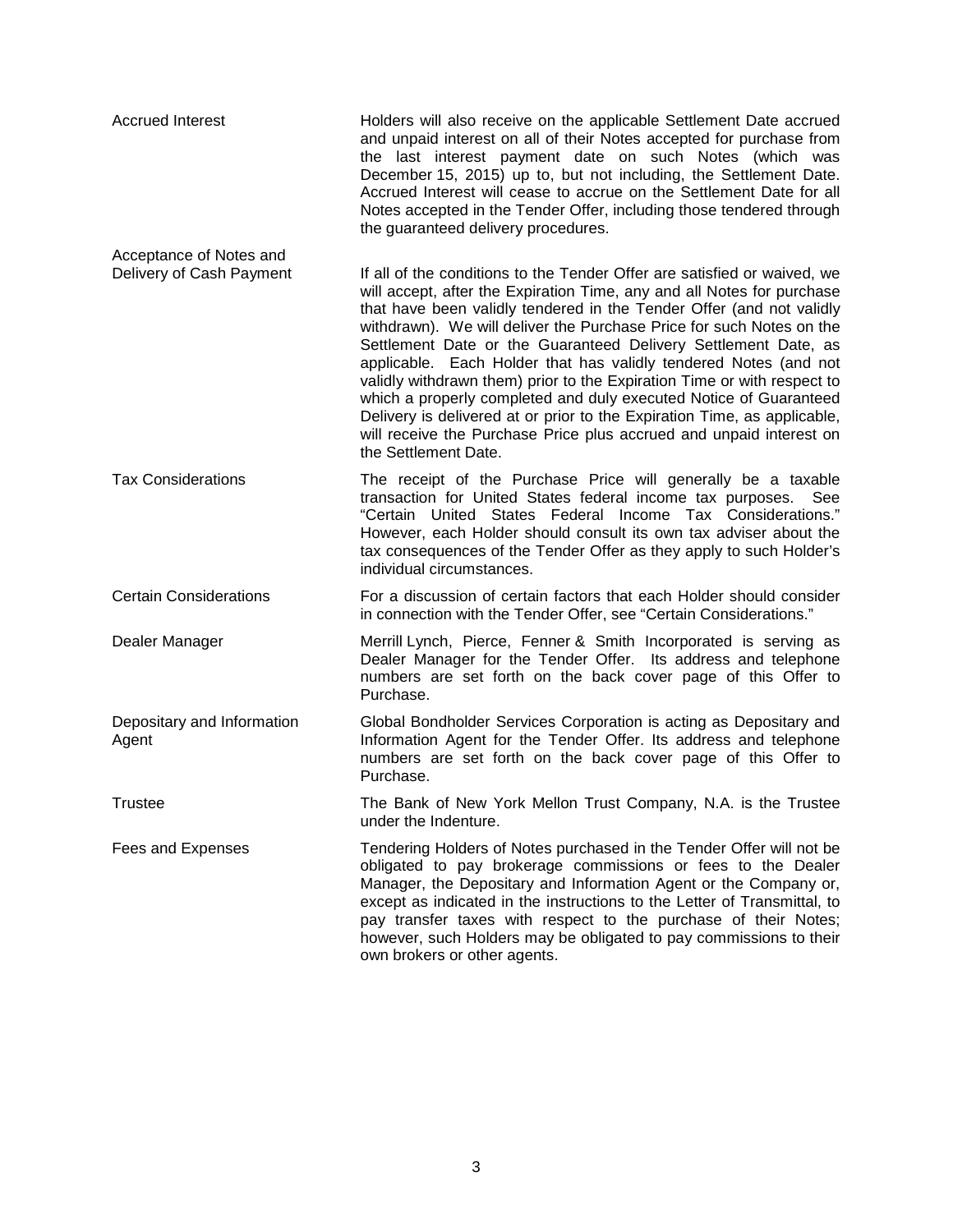Additional Documentation; Further Information

Any questions regarding the terms of the Tender Offer may be directed to the Dealer Manager. Requests for additional copies of documentation related to the Tender Offer and any questions or requests for assistance in tendering may be directed to the Depositary and Information Agent. Their respective contact information appears on the back cover page of this Offer to Purchase. Documents relating to the Tender Offer, including this Offer to Purchase, the Letter of Transmittal and the Notice of Guaranteed Delivery, are also available at http://www.gbscusa.com/Tenneco/. Beneficial owners of Notes may also contact their brokers, dealers, commercial banks or trust companies for assistance concerning the Tender Offer.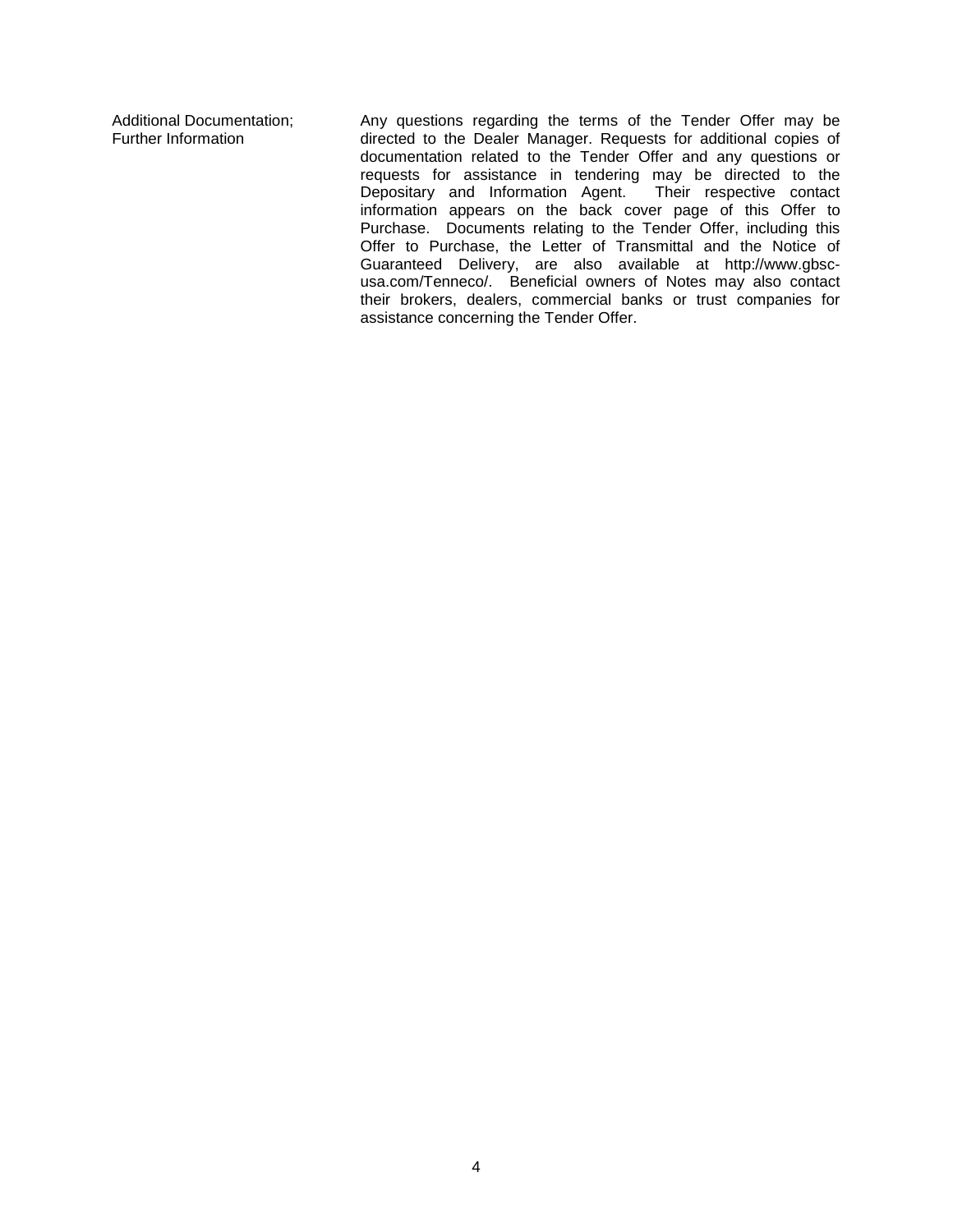## <span id="page-14-0"></span>**OUR COMPANY**

We are one of the world's leading manufacturers of clean air and ride performance products and systems for light vehicle, commercial truck and off-highway applications. We serve both original equipment (OE) vehicle designers and manufacturers and the repair and replacement markets, or aftermarket, globally through leading brands, including Monroe®, Rancho®, Clevite® Elastomers, Axios™, Kinetic<sup>®</sup> and Fric-Rot<sup>™</sup> ride performance products and Walker<sup>®</sup>, XNOx<sup>®</sup>, Fonos™, DynoMax<sup>®</sup> and Thrush® clean air products. We serve more than 80 different original equipment manufacturers and commercial truck and off-highway engine manufacturers, and our products are included on nine of the top 10 car models produced for sale in Europe and eight of the top 10 light truck models produced for sale in North America for 2015. Our aftermarket customers are comprised of full-line and specialty warehouse distributors, retailers, jobbers, installer chains and car dealers. As of December 31, 2015, we operated 93 manufacturing facilities worldwide and employed approximately 30,000 people to service our customers' demands.

Our principal executive offices are located at 500 North Field Drive, Lake Forest, Illinois 60045 and our telephone number at that address is (847) 482-5000. Our website is located at http://www.tenneco.com. The information on our website is not incorporated by reference in, and does not form a part of, this Offer to Purchase.

## <span id="page-14-1"></span>**DESCRIPTION OF THE FINANCING TRANSACTION**

We have commenced the Debt Financing, all or a portion of the net proceeds of which will be used to pay all or a portion of the Purchase Price to all Holders of Notes accepted for purchase pursuant to the Tender Offer, plus accrued and unpaid interest and related costs and expenses (collectively, the "*Financing Transaction*"). The Debt Financing is expected to be consummated concurrently with the Tender Offer, but the timing of the consummation, if any, of the Debt Financing will depend on market conditions and other factors. There can be no assurance that we will complete timely, or at all, any such Debt Financing, and our obligation to accept for purchase and pay for the Notes validly tendered pursuant to the Tender Offer is conditioned upon satisfaction or waiver of the Financing Condition and the other conditions set forth in "Conditions to Consummation of the Tender Offer" below.

This Offer to Purchase does not constitute an offer to sell or a solicitation of an offer to buy any securities or other financial instruments which may be issued or otherwise incurred in connection with the Debt Financing.

#### <span id="page-14-2"></span>**THE TENDER OFFER**

We hereby offer, upon the terms and subject to the conditions set forth in this Offer to Purchase (including the accompanying Letter of Transmittal), to purchase for cash any and all of the outstanding Notes that are validly tendered (and not validly withdrawn) or to which a properly completed and duly executed Notice of Guaranteed Delivery has been delivered, prior to the Expiration Time, to the Depositary and Information Agent, for the consideration described below.

#### **Purchase Price**

The Purchase Price for each \$1,000 principal amount of Notes tendered and accepted for payment pursuant to the Tender Offer prior to the Expiration Time is \$1,038.10. Holders will also receive accrued and unpaid interest from the last interest payment date on their Notes (which was December 15, 2015) up to, but not including, the Settlement Date for all of their Notes that we accept for purchase in the Tender Offer. Accrued Interest will cease to accrue on the Settlement Date for all Notes accepted in the Tender Offer, including those tendered through the guaranteed delivery procedures. Notes may be tendered and Notices of Guaranteed Delivery may be submitted only in principal amounts equal to minimum denominations of \$2,000 and integral multiples of \$1,000 in excess thereof. No alternative, conditional or contingent tenders will be accepted. Holders who tender less than all of their Notes must continue to hold Notes in the minimum denominations of \$2,000 principal amount. Our obligation to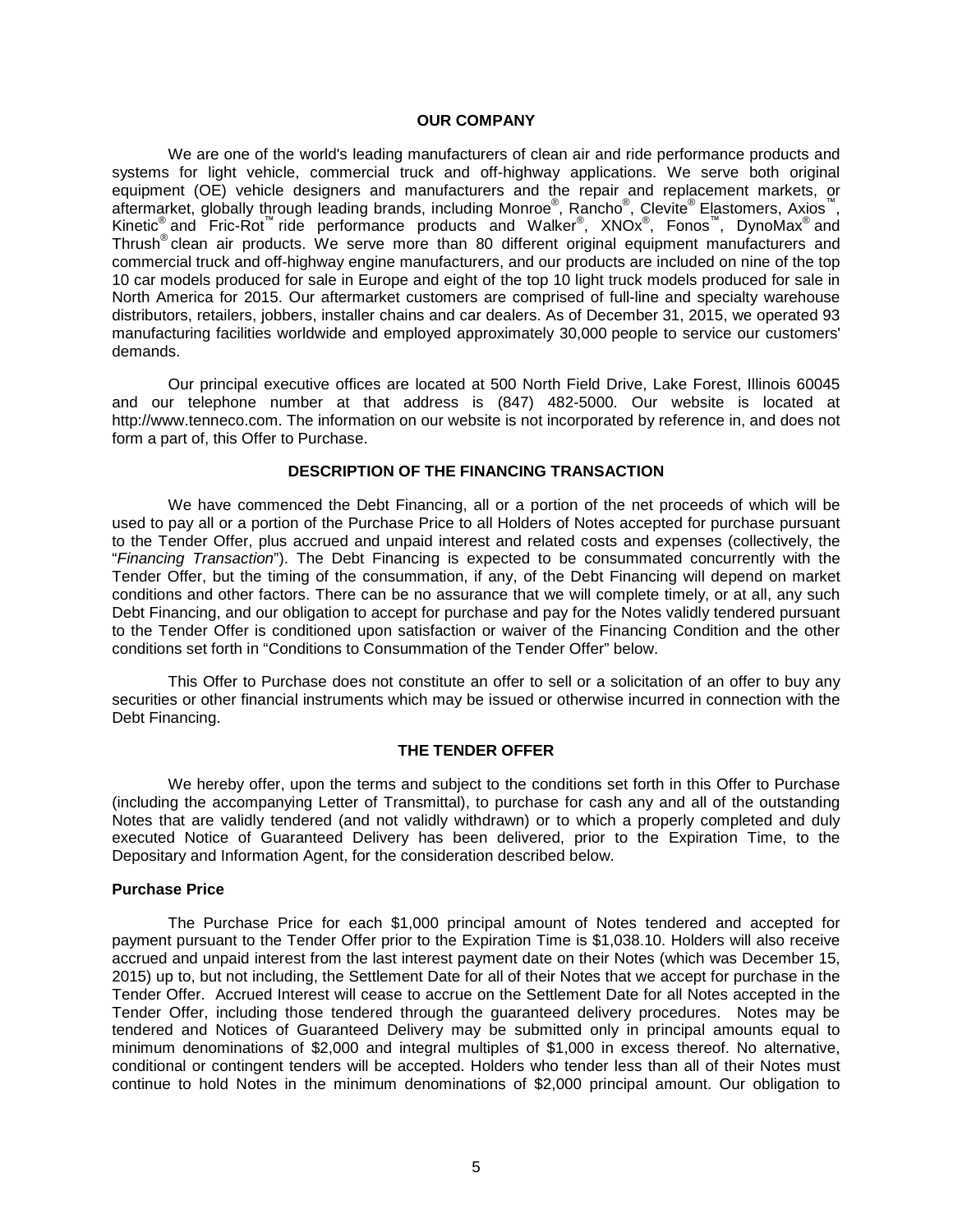accept Notes that are tendered is subject to the conditions described below under "Conditions to Consummation of the Tender Offer."

The Settlement Date in respect of any Notes that are validly tendered at or prior to the Expiration Time and accepted by the Company for purchase in the Tender Offer is expected to be June 13, 2016, the business day following the scheduled Expiration Time. The Guaranteed Delivery Settlement Date in respect of any Notes with respect to which a properly completed and duly executed Notice of Guaranteed Delivery is delivered at or prior to the Expiration Time (to the extent that such Notes are not delivered prior to the Expiration Time) and accepted for purchase by the Company is expected to be June 15, 2016, the third business day following the scheduled Expiration Time.

Tendering Holders of Notes purchased in the Tender Offer will not be obligated to pay brokerage commissions or fees to the Dealer Manager, the Depositary and Information Agent or the Company or, except as indicated in the instructions to the Letter of Transmittal, to pay transfer taxes with respect to the purchase of their Notes; however, such Holders may be obligated to pay commissions to their own brokers or other agents.

We reserve the right, in our sole discretion, from time to time after the Tender Offer, to purchase any Notes that are not tendered or accepted in the Tender Offer through open market or privately negotiated transactions, one or more additional tender or exchange offers, by redemption under the terms of the Indenture or otherwise, in each case upon terms that may or may not differ materially from the terms of the Tender Offer. If the Debt financing is not completed or the Tender Offer is not consummated, or if we purchase less than all of the outstanding Notes in the Tender Offer, we currently intend to exercise our right under the Indenture to redeem any Notes that remain outstanding, although we have no legal obligation to the holders of the Notes to do so and the selection of any particular redemption date is in our discretion. See "Certain Considerations—Subsequent Acquisitions of Notes."

#### **Expiration Time; Extensions; Termination; Amendments**

The Tender Offer will expire at 5:00 p.m., New York City time, on June 10, 2016, unless we extend the Expiration Time in our sole discretion. In the event that we extend the Tender Offer, the term "Expiration Time" with respect to such extended Tender Offer shall mean the time and date on which the Tender Offer, as so extended, will expire. We expressly reserve the right to extend the Tender Offer from time to time or for such period or periods as we may determine in our sole discretion by giving oral (to be confirmed in writing) or written notice of such extension to the Depositary and Information Agent and by making a public announcement by press release to PR Newswire or a similar news service no later than 10:00 a.m., New York City time, on the next business day following the previously scheduled Expiration Time.

During any extension of the Tender Offer, all Notes previously tendered and not accepted for purchase will remain subject to the Tender Offer and may, subject to the terms and conditions of the Tender Offer, be accepted for purchase by us.

To the extent we are legally permitted to do so, we expressly reserve the absolute right, in our sole discretion, at any time (i) to waive any condition to the Tender Offer, (ii) to amend any of the terms of the Tender Offer or (iii) to terminate the Tender Offer by giving oral (to be confirmed in writing) or written notice of such extension to the Depositary and Information Agent and by making a public announcement by press release to PR Newswire or a similar news service as promptly as practicable. Any waiver, amendment, modification or termination of the Tender Offer will apply to all Notes tendered pursuant to the Tender Offer.

If we make a material change in the terms of the Tender Offer or the information concerning the Tender Offer, we will give oral (to be confirmed in writing) or written notice of such amendment or such waiver to the Depositary and Information Agent and will disseminate additional offer documents and extend the Tender Offer to the extent required by law and, with respect to material changes to the terms of the Tender Offer, as described below.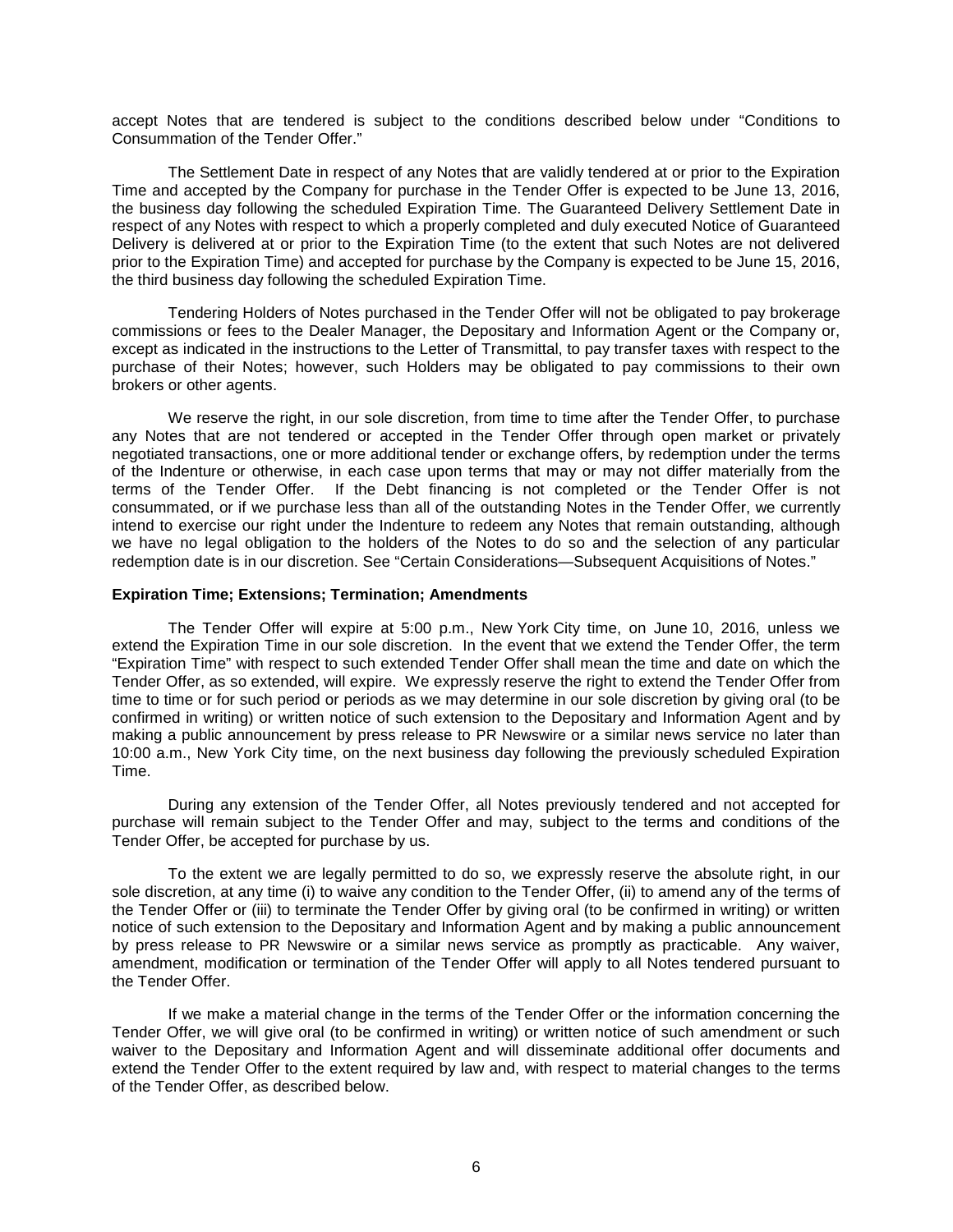If we make any change to the consideration offered in the Tender Offer, we will extend the Expiration Time until a day that is not less than five business days following the date on which the change to the consideration is announced by the issuance of a press release through a widely disseminated news or wire service. If we make any material change to the terms of the Tender Offer, other than a change in consideration, we will extend the Expiration Time until a day not less than three business days following the date on which the change is announced by issuance of a press release through a widely disseminated news or wire service. In calculating the three or five business day periods, the day of announcement will count as one of the business days if the announcement is made prior to 10:00 a.m. New York City time on such day, and the day on which the extended Expiration Time occurs will count as one of the business days if the Expiration Time, as so extended, is on or after 5:00 p.m. New York City time on such day.

We also reserve the right to terminate the Tender Offer if any condition of the Tender Offer is not satisfied or for any other reason as determined by us in our sole discretion. In the event that the Tender Offer is terminated or otherwise not completed, the Purchase Price will not be paid or become payable.

#### **No Appraisal or Similar Rights**

Neither the Indenture nor applicable law gives the Holders any appraisal or similar rights to request a court or other person to value their outstanding Notes in connection with the Tender Offer.

## <span id="page-16-0"></span>**CERTAIN CONSIDERATIONS**

*You should consider carefully the following considerations, in addition to the other information in this Offer to Purchase (including the Letter of Transmittal), before deciding whether to participate in the Tender Offer*.

## **Limited Trading Market**

The Notes are not listed on any national or regional securities exchange. To the extent that Notes are traded, prices for the Notes may fluctuate greatly depending on the trading volume, the balance between buy and sell orders, prevailing interest rates, the Company's operating results and the market for similar securities. In addition, quotations for securities that are not widely traded, such as the Notes, may differ from actual trading prices and should be viewed as approximations. Notes that are tendered and accepted in the Tender Offer will cease to be outstanding and will be cancelled. To the extent that fewer than all of the Notes are purchased in the Tender Offer, the trading market for the Notes would become more limited. A debt security with a smaller outstanding principal amount available for trading (a smaller "float") may command a lower price than would a comparable debt security with a greater float. Therefore, market prices for Notes that are not purchased may be affected adversely to the extent that the principal amount of Notes purchased pursuant to the Tender Offer reduces the float. The reduced float may also tend to make market prices more volatile. Holders of Notes not purchased in the Tender Offer may attempt to obtain quotations for their Notes from their brokers; however, there can be no assurance that any trading market will exist for the Notes following consummation of the Tender Offer. The extent of the public market for the Notes following consummation of the Tender Offer will depend upon, among other things, the remaining outstanding principal amount of Notes after the Tender Offer, the number of beneficial owners remaining at such time and the interest in maintaining a market in such Notes on the part of securities firms and other factors. We cannot assure you that a market for any Notes that remain outstanding following consummation of the Tender Offer will exist or be sustained.

#### **Subsequent Acquisitions of Notes**

Whether or not the Tender Offer is consummated, the Company or its affiliates may from time to time acquire Notes, other than pursuant to the Tender Offer, through open market purchases, privately negotiated transactions, tender offers, exchange offers, by redemptions under the Indenture or otherwise, upon such terms and conditions and at such prices as the Company or such affiliates may determine, which may be more or less than the prices to be paid pursuant to the Tender Offer and could be for cash or other consideration.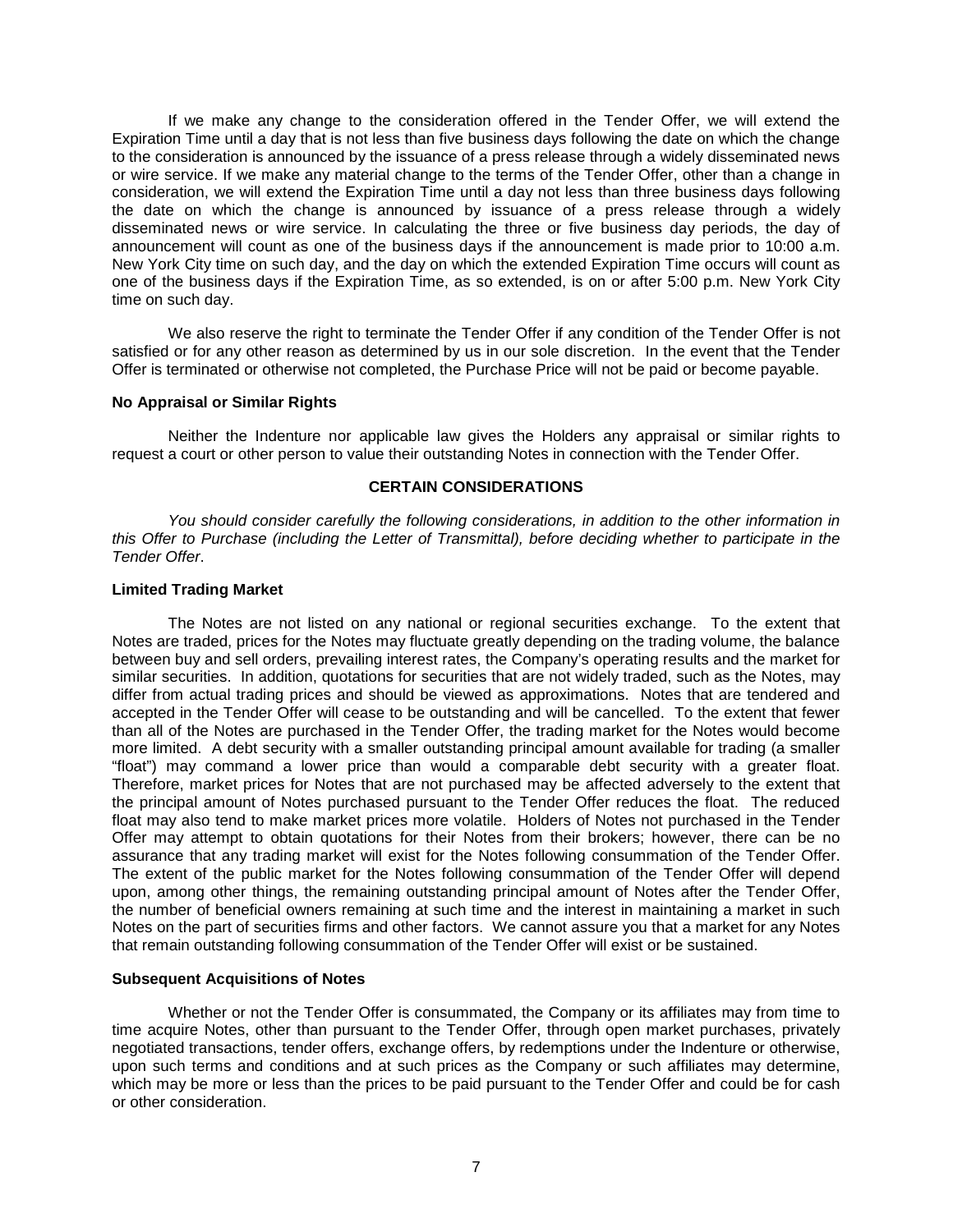The Indenture permits us to redeem all or a portion of the Notes at a redemption price of 103.438% of the principal amount prior to December 15, 2016 and thereafter at declining redemption prices set forth in the Indenture. If the Debt Financing is not completed or the Tender Offer is not consummated, or if the Company purchases less than all of the outstanding Notes in the Tender Offer, the Company currently intends to exercise its right to redeem any Notes that remain outstanding afterwards, although it has no legal obligation to the holders of the Notes to do so and the selection of any particular redemption date is in its discretion. This statement of intent shall not constitute a notice of redemption under the Indenture. Any such notice, if made, will only be made in accordance with the provisions of the Indenture.

#### **Tax Matters**

See "Certain United States Federal Income Tax Considerations" for a discussion of certain United States federal income tax consequences of the Tender Offer.

#### **Conditions to the Consummation of the Tender Offer**

The closing of the Tender Offer is subject to the satisfaction or waiver of certain conditions, including the Financing Condition. There can be no assurance that the Company will complete timely, or at all, the Debt Financing or that the Financing Condition will be satisfied. See "Conditions to Consummation of the Tender Offer." There can be no assurance that the Tender Offer will be consummated or that any failure to consummate the Tender Offer will not have a negative effect on the market price and liquidity of the Notes.

#### **Consideration**

The consideration offered to purchase the Notes does not reflect any independent valuation of such Notes and does not take into account the events or changes in financial markets (including interest rates) after the commencement of the Tender Offer. We have not obtained or requested a fairness opinion from any banking or other firm as to the fairness of the consideration offered for the Notes. If you tender your Notes, you may or may not receive more than, or as much value as, if you choose not to tender your Notes.

## <span id="page-17-0"></span>**PURPOSE AND BACKGROUND OF THE TENDER OFFER**

The purpose of the Tender Offer is to acquire all of the outstanding Notes.

The total amount of funds required to purchase all of the outstanding Notes pursuant to the Tender Offer is approximately \$519 million plus accrued and unpaid interest on such principal amount of Notes. We intend to obtain these funds from the Financing Transaction, supplemented, if necessary, with cash on hand. See "Conditions to Consummation of the Tender Offer."

We are not making any recommendation to Holders as to whether to tender or refrain from tendering all or any portion of Notes. You must decide whether to tender Notes, and if tendering, the amount of Notes to tender. You are urged to review carefully all of the information contained in this Offer to Purchase before making a decision as to whether to tender Notes.

## <span id="page-17-1"></span>**PROCEDURES FOR TENDERING NOTES**

In order to participate in the Tender Offer, you must validly tender your Notes to the Depositary and Information Agent as described below. It is your responsibility to validly tender your Notes. We have the right to waive any defects. However, we are not required to waive defects and are not required to notify you of defects in your tender.

If you need help in tendering your Notes, please contact the Depositary and Information Agent, whose address and telephone numbers are listed on the back cover page of this Offer to Purchase.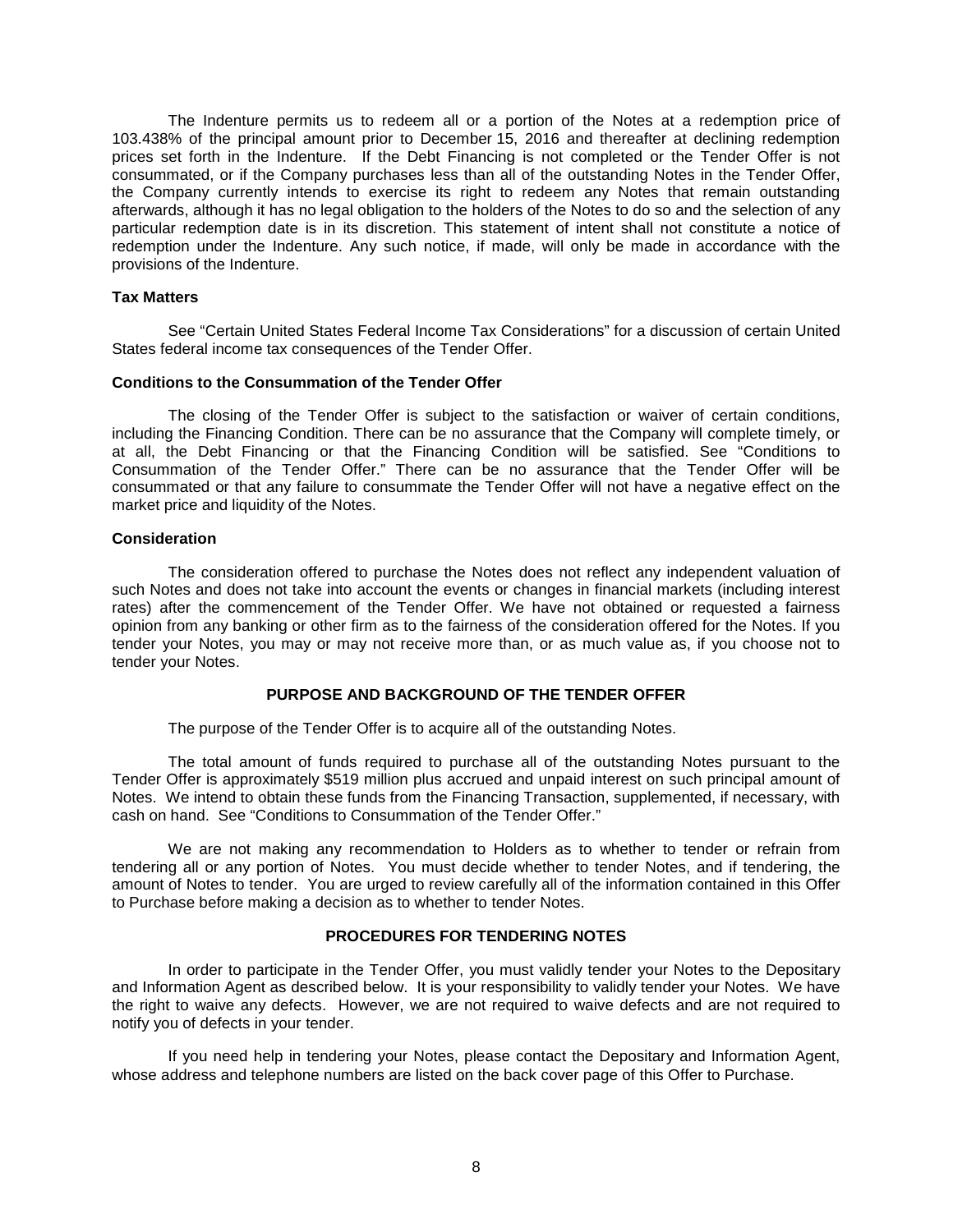## **Book-Entry Delivery of the Notes; Tender through ATOP**

All of the Notes were issued in book-entry form, and all of the Notes are currently represented by one or more global certificates registered in the name of a nominee of DTC. We have confirmed with DTC that the Notes may be tendered using the ATOP procedures instituted by DTC. DTC participants may electronically transmit their acceptance of the Tender Offer by causing DTC to transfer their outstanding Notes to the Depositary and Information Agent using the ATOP procedures. In connection with each book-entry transfer of Notes to the Depositary and Information Agent, DTC will send an "agent's message" to the Depositary and Information Agent, which, in turn, will confirm its receipt of the book-entry transfer (a "*Book-Entry Confirmation*"). The term "agent's message" means a message transmitted by DTC to, and received by, the Depositary and Information Agent and forming a part of the Book-Entry Confirmation, stating that DTC has received an express acknowledgement from the participant in DTC tendering Notes that such participant has received and agrees to be bound by the terms of this Offer to Purchase and the Letter of Transmittal and that the Company may enforce such agreement against the participant.<sup>[1](#page-18-0)</sup>

By using the ATOP procedures to tender Notes, you will not be required to deliver the Letter of Transmittal to the Depositary and Information Agent. However, you will be bound by its terms just as if you had signed it.

If you hold your Notes through Clearstream Banking, S.A. or Euroclear Bank SA/NV, you must also comply with the applicable procedures of Clearstream or Euroclear, as applicable, in connection with a tender of Notes. Both Clearstream and Euroclear are indirect participants in the DTC system.

## **You must allow sufficient time for completion of the ATOP procedures during the normal business hours of DTC to tender your Notes.**

#### **Guaranteed Delivery Procedures**

If you are a holder of Notes and desire to tender your Notes, and (1) these Notes are not immediately available, (2) time will not permit your Notes or other required documents to reach the Depositary and Information Agent before the Expiration Time or (3) the procedures for book-entry transfer (described under "Procedures for Tendering Notes – Book-Entry Delivery of the Notes; Tender through ATOP" above) cannot be completed on a timely basis, you may still tender your Notes in this Tender Offer if:

(a) you tender through a member firm of a registered national securities exchange or of FINRA, a commercial bank or trust company having an office or correspondent in the United States, or an eligible guarantor institution within the meaning of Rule 17Ad-15 under the Exchange Act;

(b) before the Expiration Time, the Depositary and Information Agent receives a properly completed and duly executed Letter of Transmittal (or facsimile thereof), with any required signature guarantee, or an agent's message in lieu of the Letter of Transmittal, a properly completed and duly executed Notice of Guaranteed Delivery, substantially in the form provided by us, with your name and address as holder of the Notes and the amount of Notes tendered, stating that the tender is being made by that letter and notice and guaranteeing that by the close of business on June 14, 2016, the second business day after the scheduled Expiration Time, the certificates for all the Notes tendered, in proper form for transfer, or a Book-Entry Confirmation with an agent's message, as the case may be, and any other documents required by the Letter of Transmittal will be deposited by the eligible institution with the Depositary and Information Agent; and

(c) the certificates for all your tendered Notes in proper form for transfer or a Book-Entry Confirmation as the case may be, and all other documents required by the Letter of Transmittal are received by the Depositary and Information Agent by the close of business on June 14, 2016, the second business day after the scheduled Expiration Time.

<span id="page-18-0"></span> $<sup>1</sup>$  Note to draft: To be confirmed with Trustee.</sup>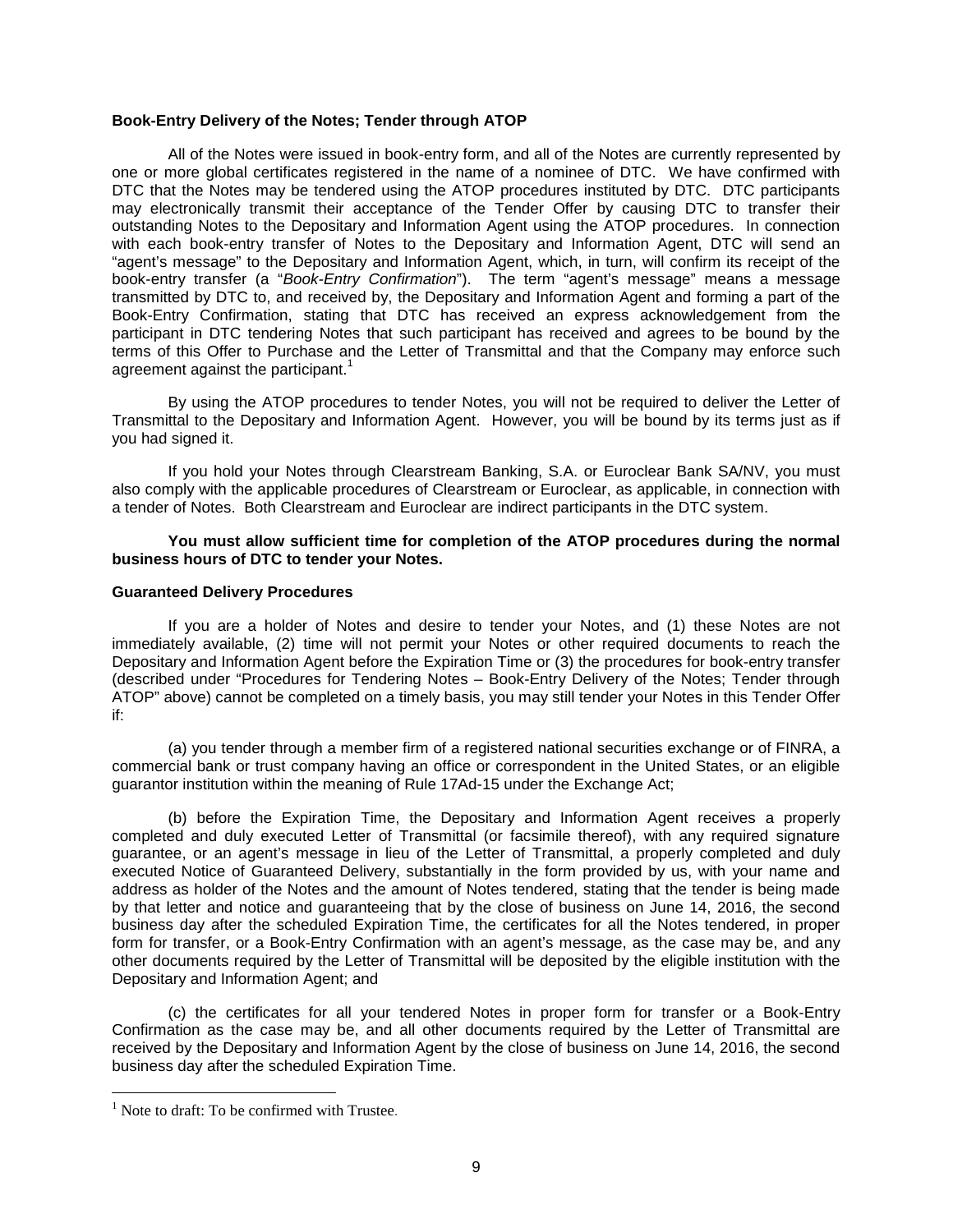If DTC's ATOP is used, the DTC participant need not complete and physically deliver the Notice of Guaranteed Delivery. However, each Holder will be bound by the terms of the Tender Offer. Guaranteed deliveries may be submitted only in principal amounts equal to minimum denominations of \$2,000 and integral multiples of \$1,000 in excess thereof.

FOR THE AVOIDANCE OF DOUBT, THE DELIVERY OF NOTES TENDERED BY GUARANTEED DELIVERY PROCEDURES MUST BE MADE NO LATER THAN THE CLOSE OF BUSINESS ON JUNE 14, 2016, THE SECOND BUSINESS DAY AFTER THE SCHEDULED EXPIRATION TIME; PROVIDED THAT ACCRUED INTEREST WILL CEASE TO ACCRUE ON THE SETTLEMENT DATE FOR ALL NOTES ACCEPTED IN THE OFFER, INCLUDING THOSE TENDERED BY THE GUARANTEED DELIVERY PROCEDURES SET FORTH ABOVE AND UNDER NO CIRCUMSTANCES WILL ADDITIONAL INTEREST OR ADDITIONAL CONSIDERATION BE PAID AFTER THE SETTLEMENT DATE BY REASON OF ANY DELAY ON THE PART OF THE GUARANTEED DELIVERY PROCEDURES.

#### **General**

We will not be required to pay for Notes tendered pursuant to the Tender Offer unless those Notes are validly tendered and accepted by us for purchase. Similarly, we will be able to retain Notes that have been tendered if you do not validly comply with the procedures to withdraw the Notes. We will have the right to decide whether a tender or withdrawal was made validly and our decision will be final. You should note the following with respect to the Tender Offer:

If we determine you have not validly tendered your Notes, or have not validly complied with the procedures to withdraw Notes previously tendered, you will have to correct the problem in the time period we determine.

• Neither we nor the Depositary and Information Agent is under any obligation to advise you of any defect in your tender or withdrawal.

We have the right, in our sole discretion, to waive any defect in the tender or withdrawal of Notes, and we may waive a defect with respect to one Holder and not another.

If we determine you have not validly tendered your Notes and we determine not to waive such defective tender, they will be returned to you at our expense via a credit to the appropriate DTC account promptly following the Expiration Time or the termination of the Tender Offer.

## <span id="page-19-0"></span>**ACCEPTANCE OF OUTSTANDING NOTES FOR PURCHASE**

If the conditions to the Tender Offer are satisfied, or if we waive all of the conditions that have not been satisfied, we will accept, after the Expiration Time, all Notes that, at such time, have been validly tendered (or defectively tendered if we waive such defect) and not validly withdrawn or to which a properly completed and duly executed Notice of Guaranteed Delivery has been delivered (to the extent that such Notes are not delivered prior to the Expiration Time), in each case pursuant to the Tender Offer. We will accept the Notes for purchase by notifying the Depositary and Information Agent of our acceptance. The notice may be oral if we promptly confirm it in writing.

Notes may be tendered or Notice of Guaranteed Delivery may be submitted only in principal amounts equal to minimum denominations of \$2,000 and integral multiples of \$1,000 in excess thereof. No alternative, conditional or contingent tenders will be accepted. Holders who tender less than all of their Notes must continue to hold Notes in the minimum denominations of \$2,000 principal amount.

If any tendered Notes are not accepted for payment for any reason pursuant to the terms and conditions of the Tender Offer, such Notes will be returned to the tendering Holder via a credit to an account maintained at DTC, designated by the DTC participant who so delivered such Notes to the Depositary and Information Agent, promptly following the Expiration Time or the earlier termination of the Tender Offer.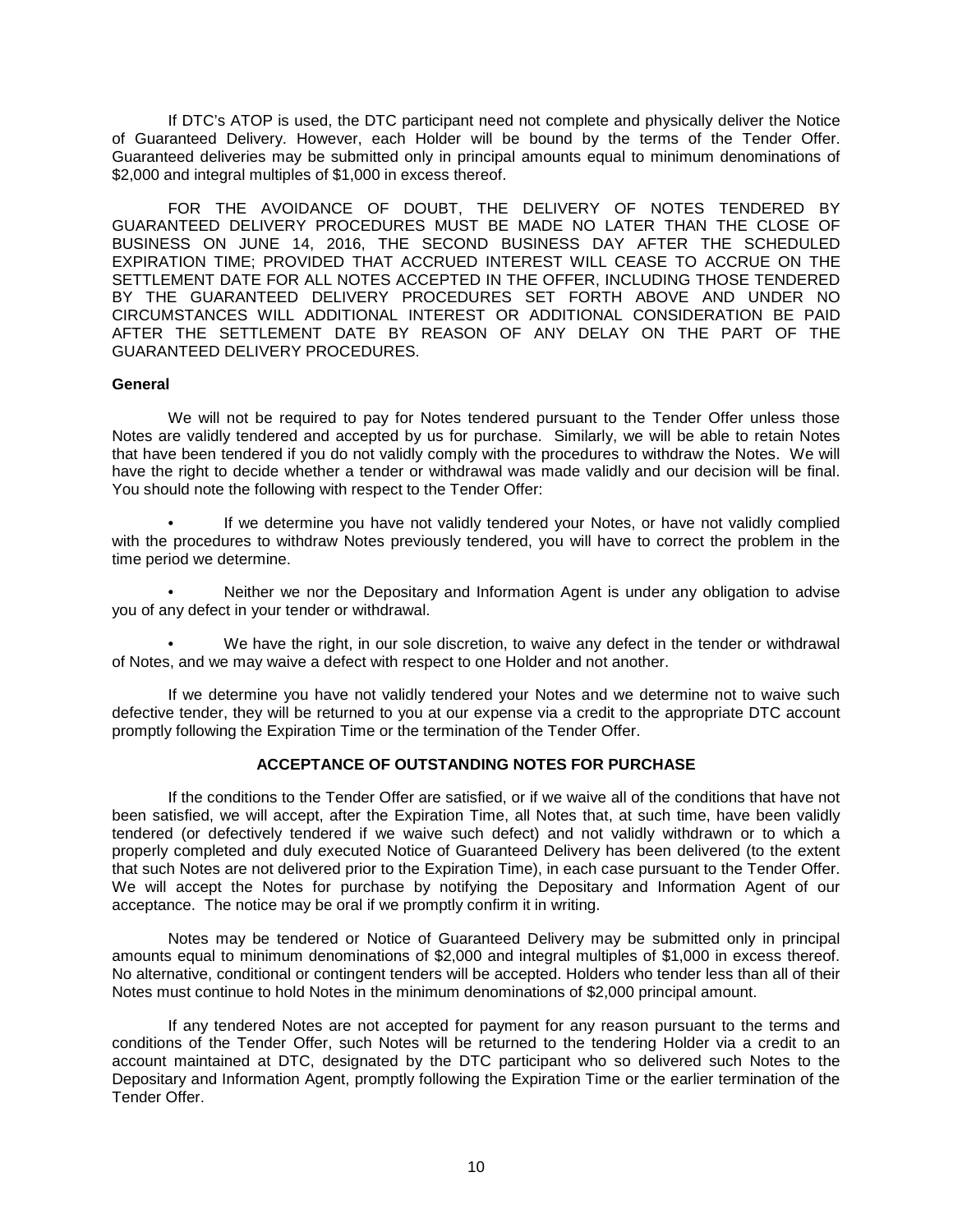We will pay for Notes that we have accepted for purchase by wiring to DTC on Settlement Date and the Guaranteed Payment Settlement Date, as applicable, funds sufficient to pay the full amount of the Purchase Price that we then owe to the Holders plus cash in the amount of the interest accrued on the purchased Notes from the last interest payment date to, but not including, the Settlement Date. Accrued Interest will cease to accrue on the Settlement Date for all Notes accepted in the Tender Offer, including those tendered through the guaranteed delivery procedures. In all cases, payment to holders of the Purchase Price and accrued and unpaid interest will be made only after timely receipt by the Depositary and Information Agent of (i) (a) a Book-Entry Confirmation of such Notes tendered into Depositary and Information Agent's account at DTC pursuant to the procedures set forth under "Procedures for Tendering Notes" or (b) a properly completed and duly executed Notice of Guaranteed Delivery, and (ii) a properly completed and duly executed Letter of Transmittal or an agent's message through ATOP of DTC. We will not be responsible for any mistakes or delays made by DTC or its participants in distributing the Purchase Price or the accrued interest on the Notes to the persons entitled to them, and no additional interest will be payable because of any such mistake or delay.

We intend to accept for purchase promptly following the Expiration Time any and all other Notes validly tendered (and not validly withdrawn) or to which a properly completed and duly executed Notice of Guaranteed Delivery has been received, pursuant to the Tender Offer prior to the Expiration Time. However, if the conditions to the consummation of the Tender Offer are not satisfied, we have the right to retain such Notes without accepting them or without paying for them until the conditions are satisfied. If we cause the Depositary and Information Agent to hold such Notes, we must comply with Rule 14e-1 under the Securities Exchange Act of 1934, which requires us to pay for all tendered Notes or return the Notes promptly after termination or withdrawal of the Tender Offer.

We reserve the right to transfer or assign, in whole at any time or in part from time to time, to one or more of our affiliates, the right to purchase any Notes tendered pursuant to the Tender Offer, but any such transfer or assignment will not relieve us of our obligations under the Tender Offer or prejudice the rights of tendering Holders to receive the Purchase Price pursuant to the Tender Offer.

Tendering Holders of Notes purchased in the Tender Offer will not be obligated to pay brokerage commissions or fees to the Dealer Manager, the Depositary and Information Agent or the Company or, except as indicated in the instructions to the Letter of Transmittal, to pay transfer taxes with respect to the purchase of their Notes; however, such Holders may be obligated to pay commissions to their own brokers or other agents. Notwithstanding anything herein to the contrary, the payments to Holders will be made net of any withholding tax or backup withholding that is required to be imposed pursuant to applicable law. See "Certain United States Federal Income Tax Considerations."

## <span id="page-20-0"></span>**WITHDRAWAL OF TENDERS**

Tendered Notes may be validly withdrawn from the Tender Offer at any time (i) at or prior to the earlier of  $(x)$  the Expiration Time and  $(y)$  in the event that the Tender Offer is extended, the tenth business day after commencement of the Tender Offer, and (ii) after the 60th business day after the commencement of the Tender Offer if for any reason the Tender Offer has not been consummated within 60 business days after commencement. If we amend the Tender Offer in a manner materially adverse to you as a tendering Holder, withdrawal rights will be extended, as we determine appropriate and in accordance with applicable law, to allow tendering Holders a reasonable opportunity to respond to such amendment.

For a withdrawal of a tender of Notes to be effective, a notice of withdrawal in the form of a "Request Message" transmitted through ATOP must be received by the Depositary and Information Agent prior to the Withdrawal Time. Any such notice of withdrawal must specify the name and number of the account at DTC to be credited with the withdrawn Notes and otherwise comply with the ATOP procedures. Any Notes validly withdrawn will be deemed to be not validly tendered for purposes of the Tender Offer.

If you withdraw Notes, you will have the right to re-tender them prior to the Expiration Time in accordance with the procedures described above for tendering outstanding Notes.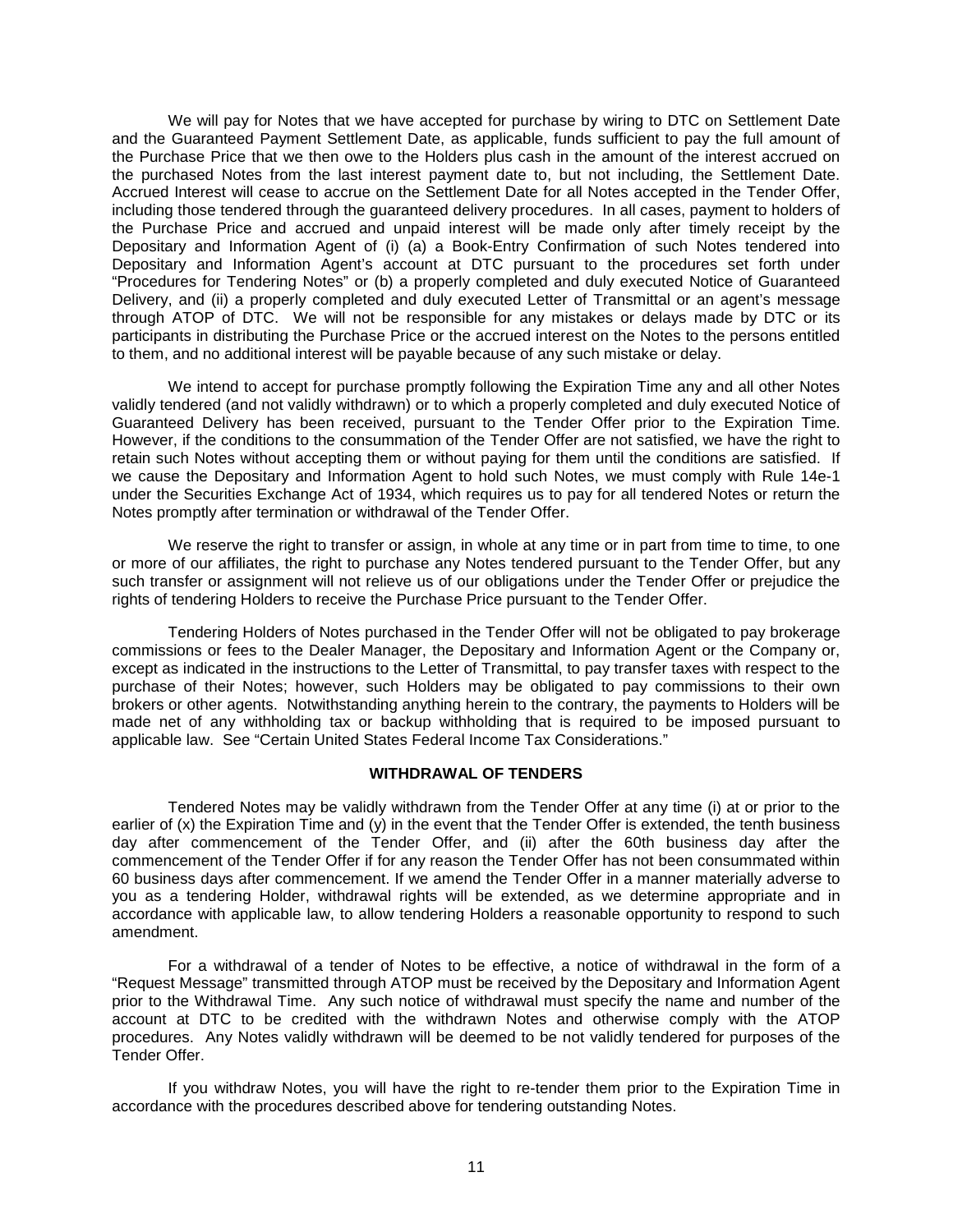**All questions as to the validity, form and eligibility (including time of receipt) of notices of withdrawal of tenders will be determined by us, in our sole discretion (whose determination shall be final and binding). Neither the Company, the Guarantors, the Dealer Manager, the Depositary and Information Agent, the Trustee nor any other person will be under any duty to give notification of any defects or irregularities in any notice of withdrawal of tenders, or incur any liability for failure to give any such notification.**

## <span id="page-21-0"></span>**CONDITIONS TO CONSUMMATION OF THE TENDER OFFER**

Notwithstanding any other provision of the Tender Offer, our obligation to accept for purchase, and to pay for, any Notes validly tendered and not validly withdrawn pursuant to the Tender Offer is conditioned upon the following having occurred or having been satisfied or having been waived by us:

(i) we shall have: available funds from the receipt of net proceeds from the proposed Debt Financing in an amount that, together with the cash on hand, is sufficient to pay the Purchase Price, including payment of accrued and unpaid interest with respect to all Notes and related and costs and expenses (regardless of the amount of Notes tendered pursuant to the Tender Offer) on terms and conditions acceptable to us, in our sole discretion (see "Description of the Financing Transaction" above) (the "*Financing Condition*");

(ii) the following shall not have occurred, or if we have become aware of any of the following or if any of the following exists on the date of this Offer to Purchase, we shall not have become aware of a material worsening thereof (the "*General Conditions*"):

- any instituted, threatened or pending legal or administrative proceeding or investigation that could, in our reasonable judgment, adversely affect our ability to close the Tender Offer;
- any event that, in our reasonable judgment, adversely affects our business or our ability to consummate the Tender Offer or to realize the contemplated benefits from the Tender Offer;
- the enactment of any law, rule or court order that prohibits or delays the Tender Offer or that places material restrictions on the Tender Offer;
- the Trustee under the Indenture objects to the terms of the Tender Offer, or the Trustee takes any other action that could, in our sole judgment, adversely affect the consummation of the Tender Offer;
- any suspension of trading in securities in the U.S. financial or capital markets;
- any material change in the trading price of the Notes or the market for the Notes;
- any moratorium or other suspension or limitation that, in our reasonable judgment, will affect the ability of banks to extend credit or receive payments; or
- the commencement or escalation of a war or armed hostilities involving the United States (including acts of terrorism, but excluding hostilities in Syria, Iraq and Afghanistan existing as of the date of this Offer to Purchase, provided that a material escalation or worsening of hostilities in Syria, Iraq or Afghanistan shall not be excluded from this condition).

The foregoing conditions are for our sole benefit and may be asserted by us, in our sole discretion, in relation to either the Tender Offer, regardless of the circumstances giving rise to any such condition (including any action or inaction on our part). We will have the right (but not the obligation) to waive any of the preceding conditions and to consummate the Tender Offer. Neither you nor any other person who tenders Notes for purchase will have the ability to prevent us from waiving a condition or will have the ability to withdraw Notes tendered if we waive any of the foregoing conditions. We also have the right to determine whether or not any of the conditions were satisfied and to terminate or extend the Tender Offer if any condition of the Tender Offer was not satisfied. Our decision as to whether or not a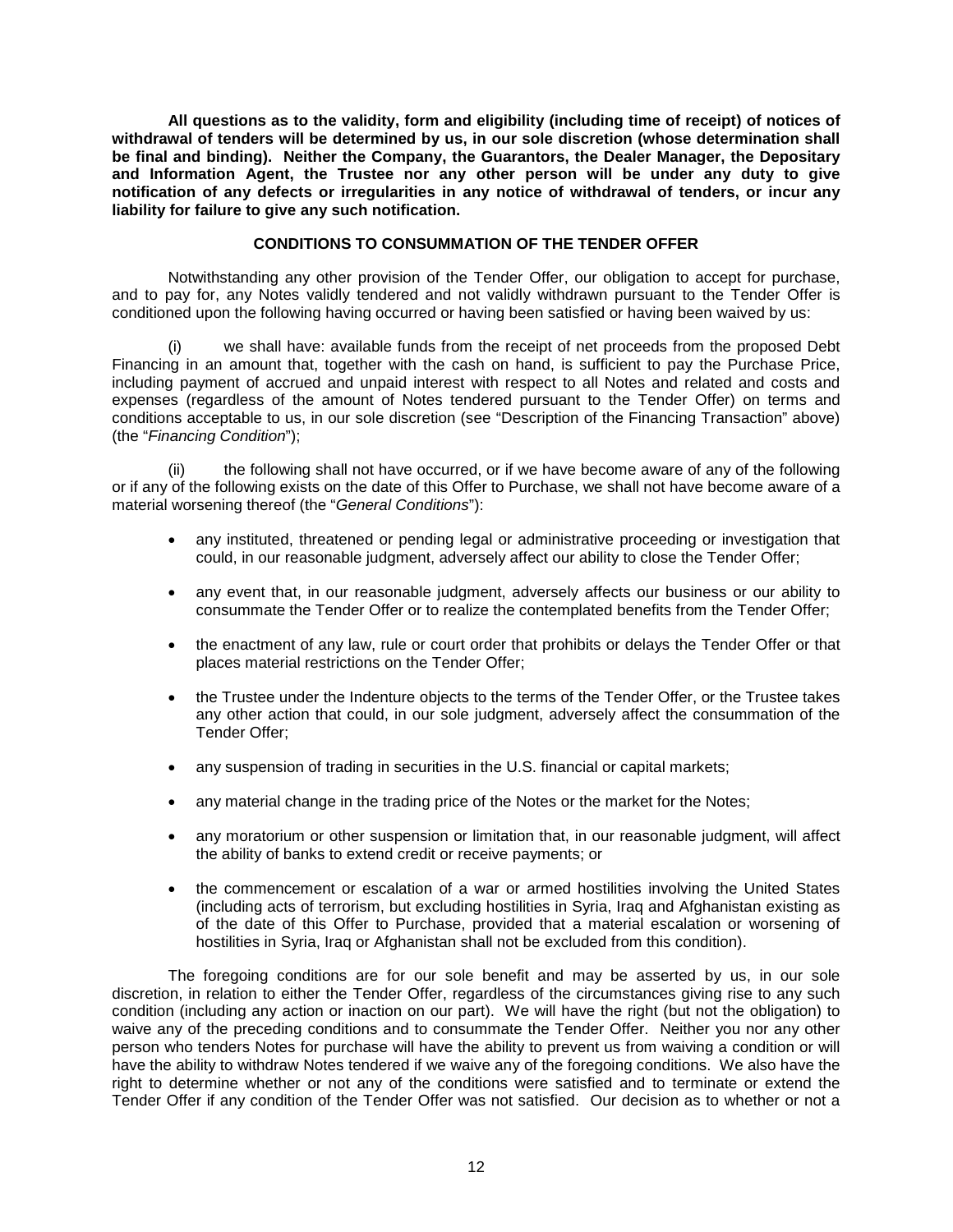condition was satisfied will be final and binding, and you will have no right to disagree with our conclusions.

Notwithstanding any other provisions of the Tender Offer, we have the right, in our sole discretion, to terminate the Tender Offer, at any time and for any reason. In such event, we will provide notice by public announcement.

## <span id="page-22-0"></span>**CERTAIN UNITED STATES FEDERAL INCOME TAX CONSIDERATIONS**

The following is a general summary of certain United States federal income tax considerations of the Tender Offer that may be relevant to beneficial owners of the Notes. This summary is based on the Code, Treasury regulations promulgated thereunder, administrative rulings and court decisions, all as in effect as of the date hereof and all of which are subject to differing interpretations and/or change at any time (possibly with retroactive effect). The Company has not and will not seek any ruling from the Internal Revenue Service or an opinion of counsel regarding the matters described below. We cannot assure you that the Internal Revenue Service will not challenge one or more of the tax consequences described in this discussion. Holders should seek advice based on their particular circumstances from an independent tax advisor.

This summary assumes that the Notes are held as capital assets within the meaning of Section 1221 of the Code (generally, property held for investment). This summary is not a complete description of all the tax consequences of a tender pursuant to the Tender Offer and, in particular, may not address U.S. federal income tax considerations applicable to persons subject to special treatment under U.S. federal income tax law (including, for example, financial institutions, dealers in securities or currencies, traders that mark to market, U.S. expatriates, persons who hold their Notes as part of a hedge, straddle, or conversion transaction, insurance companies, regulated investment companies, real estate investment trusts, entities treated as partnerships (or other pass through entities) for U.S. federal income tax purposes (or investors in such entities), U.S. Holders (as defined below) whose "functional currency" is not the U.S. dollar, persons subject to the alternative minimum tax, or tax-exempt entities). In addition, this summary does not discuss any aspect of state, local or foreign tax law that may be applicable to any Holder of Notes, or any U.S. federal tax considerations other than U.S. federal income tax considerations (such as estate or gift tax considerations).

If an entity or arrangement treated as a partnership for U.S. federal income tax purposes holds Notes, the tax treatment of a partner of the partnership generally will depend upon the status of the partner and the activities of the partnership. If you are a partner of a partnership holding Notes, you are urged to consult your own tax advisor about the U.S. federal income tax consequences of the Tender Offer.

#### **Consequences to Tendering U.S. Holders**

As used herein, "U.S. Holder" is a beneficial owner of Notes that is, for U.S. federal income tax purposes:

- an individual who is a U.S. citizen or U.S. resident alien;
- a corporation that was organized under the laws of the United States, any state thereof or the District of Columbia;
- an estate whose income is subject to U.S. federal income taxation regardless of its source; or
- a trust if a court within the United States is able to exercise primary supervision over the administration of the trust and one or more United States persons have the authority to control all substantial decisions of the trust, or that has a valid election in effect under applicable U.S. Treasury regulations to be treated as a United States person.

*Tender of Notes Pursuant to the Tender Offer*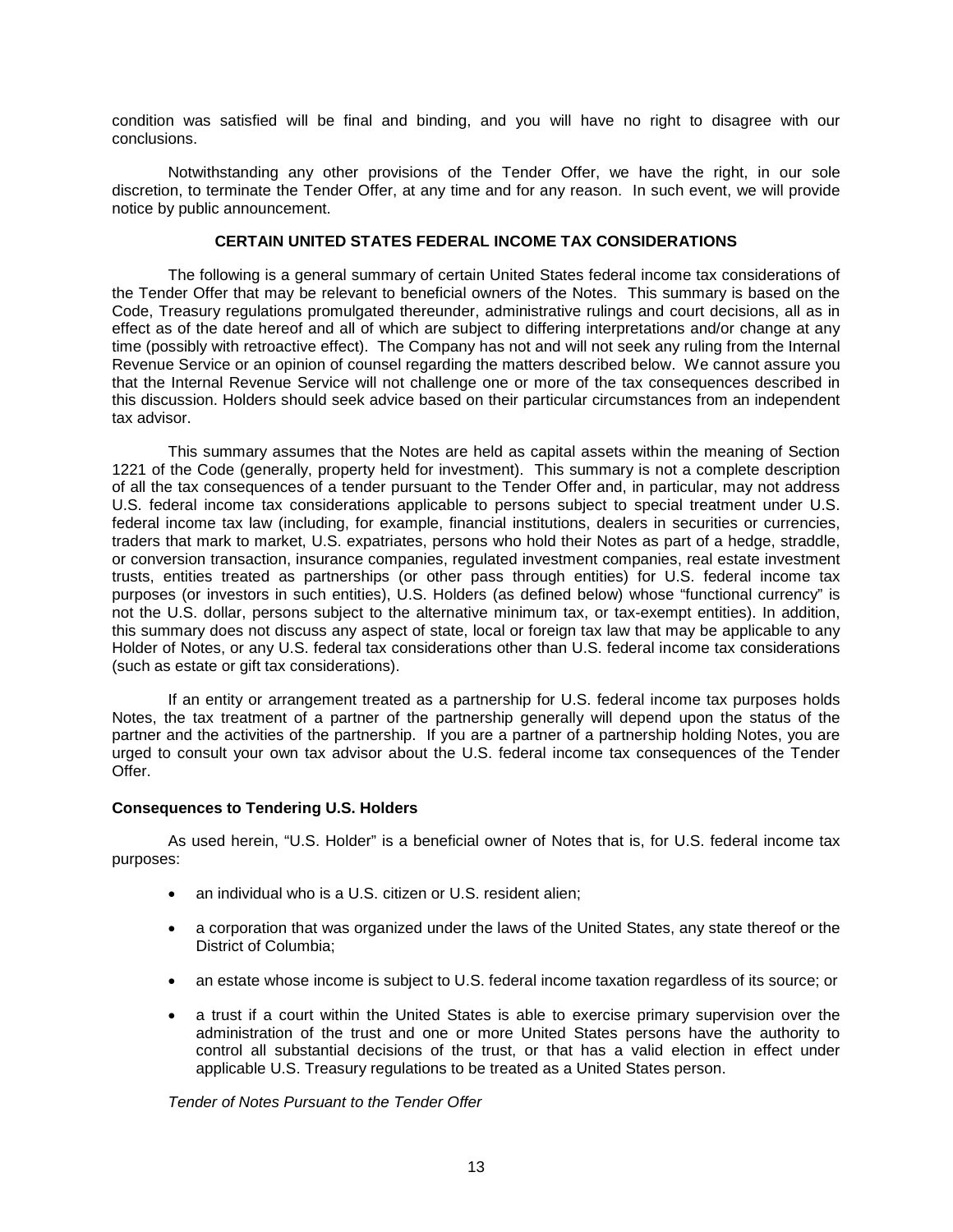The receipt of cash for Notes pursuant to the Tender Offer will be a taxable transaction for U.S. federal income tax purposes. A U.S. Holder who receives cash for Notes pursuant to the Tender Offer will recognize gain or loss, if any, for U.S. federal income tax purposes equal to the difference between the aggregate consideration received in exchange for the Notes tendered (less any amounts attributable to accrued but unpaid interest, which will be taxable as ordinary income if such interest has not previously been included in income), and such U.S. Holder's adjusted tax basis in such Notes. A U.S. Holder's adjusted tax basis in a Note is generally equal to the price such U.S. Holder paid for the Note increased by, if applicable, any market discount (as described below) previously included in income by such U.S. Holder with respect to the Note and reduced by, if applicable, any amortizable bond premium previously amortized. Except as provided below with respect to market discount (and above with respect to accrued interest), any gain or loss recognized on a tender of a Note will generally give rise to capital gain or loss and will be long-term capital gain or loss if the U.S. Holder's holding period in the Note for U.S. federal income tax purposes is more than one year. Long-term capital gains recognized by non-corporate Holders are eligible for reduced rates of taxation. The deductibility of capital losses may be subject to limitation.

#### *Market Discount*

Gain recognized by a tendering U.S. Holder will be treated as ordinary income to the extent of any market discount on the Notes that has accrued during the period that the tendering U.S. Holder held the Notes and that has not previously been included in income by the U.S. Holder. A Note generally will be considered to have been acquired with market discount if the initial tax basis of the Note in the hands of the U.S. Holder was less than the stated principal amount of the Note by more than a specified de minimis amount. Market discount accrues on a ratable basis, unless the U.S. Holder elects to accrue the market discount using a constant-yield method.

#### *Medicare Surtax*

A U.S. Holder that is an individual or estate, or a trust that does not fall into a special class of trusts that is exempt from such tax, is subject to a 3.8% tax on the lesser of (1) the U.S. Holder's "net investment income" (or "undistributed net investment income" in the case of an estate or trust) for the relevant taxable year and (2) the excess of the U.S. Holder's modified adjusted gross income for the taxable year over a certain threshold (which in the case of individuals is between \$125,000 and \$250,000, depending on the individual's circumstances). A holder's net investment income generally includes its interest income and its net gains from the disposition of Notes unless such interest income or net gains are derived in the ordinary course of the conduct of a trade or business (other than a trade or business that consists of certain passive or trading activities). If you are a U.S. Holder that is an individual, estate or trust, you are urged to consult your tax advisors regarding the applicability of the Medicare tax to your income and gains from a sale of Notes pursuant to the Tender Offer.

## **Consequences to Tendering Non-U.S. Holders**

As used herein, a "Non-U.S. Holder" is any beneficial owner of Notes that is, for U.S. federal income tax purposes, an individual, corporation, estate or trust that is not a U.S. Holder.

## *Tender of Notes Pursuant to the Tender Offer*

Subject to the discussion of amounts attributable to accrued but unpaid interest and the discussion of information reporting and backup withholding below, any gain realized by a Non-U.S. Holder on the sale of a Note generally will not be subject to U.S. federal income or withholding tax, unless:

• such gain is effectively connected with the conduct by such Non-U.S. Holder of a trade or business within the United States (and, if required by an applicable income tax treaty, is attributable to a permanent establishment maintained in the United States maintained by such holder), in which case the Non-U.S. Holder would be taxed on the gain in the manner described below; or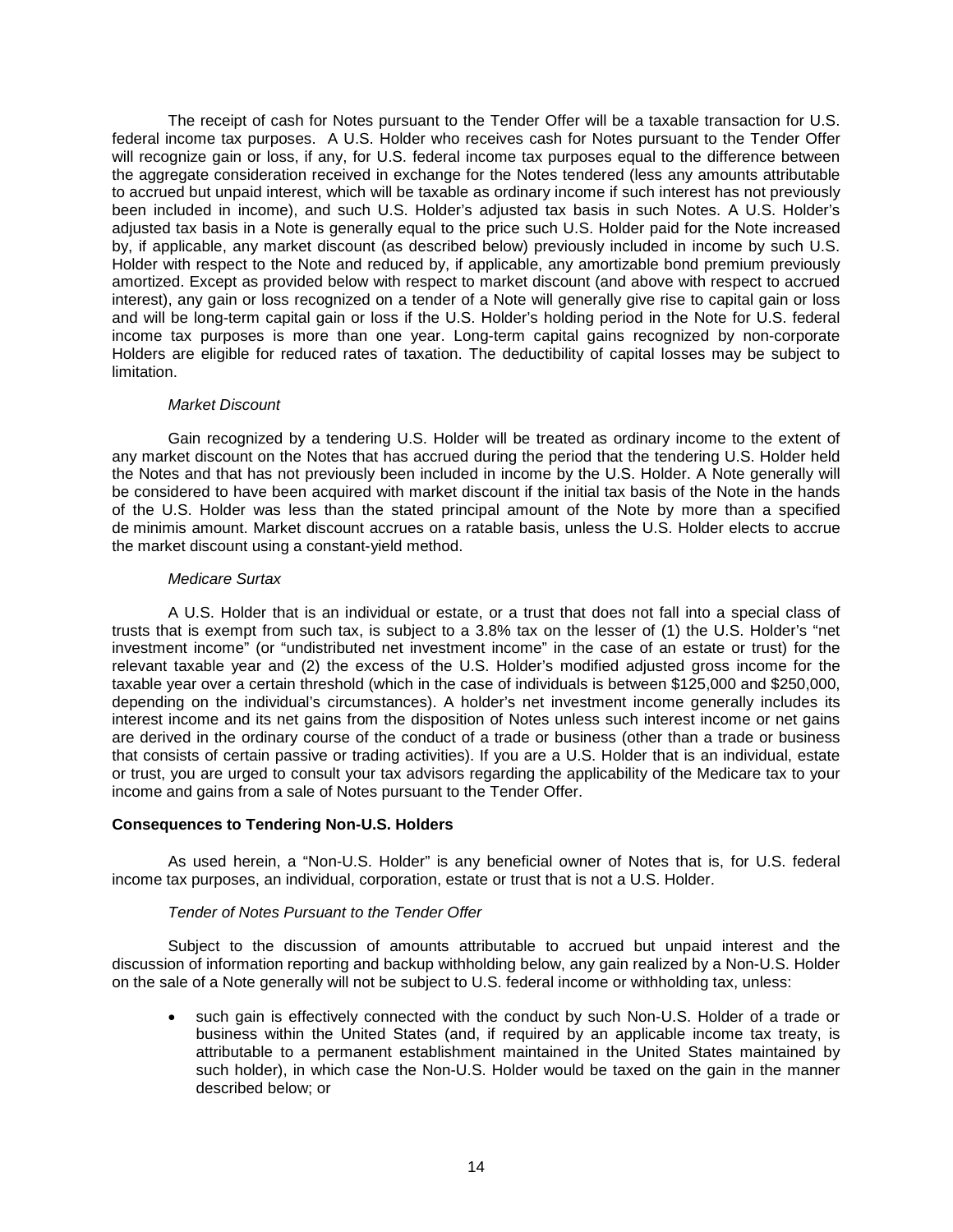• the Non-U.S. Holder is an individual who is present in the United States for 183 days or more in the taxable year of disposition and certain other conditions are satisfied, in which case the Non-U.S. Holder would be subject to a flat 30% U.S. federal tax (or lower applicable treaty rate) on the gain, which may be offset by certain U.S. source capital losses.

Subject to the discussion of information reporting and backup withholding below, amounts received pursuant to the Tender Offer that are attributable to accrued but unpaid interest on a Note by a Non-U.S. Holder generally will not be subject to U.S. federal income or withholding tax, provided that:

- the Holder certifies its foreign status by providing a properly executed Internal Revenue Service Form W-8BEN or Form W-8BEN-E, as applicable;
- the Holder does not actually or constructively own 10% or more of our voting stock;
- the Holder is not a controlled foreign corporation that is related to us (within the meaning of Section 864(d)(4) of the Code); and
- such interest is not effectively connected with the conduct by the Non-U.S. Holder of a trade or business within the United States.

If a Non-U.S. Holder cannot satisfy the requirements described above, amounts received pursuant to the Tender Offer that are attributable to accrued but unpaid interest will generally be subject to a 30% U.S. federal withholding tax, unless the Non-U.S. Holder provides a properly executed (i) Internal Revenue Service Form W-8BEN or Form W-8BEN-E, as applicable, claiming an exemption from or reduction in withholding under the benefit of an applicable income tax treaty or (ii) Internal Revenue Service Form W-8ECI stating that such accrued interest is not subject to withholding tax because it is effectively connected with the Non-U.S. Holder's conduct of a trade or business in the United States.

Any gain or amounts attributable to accrued but unpaid interest on the Notes that are effectively connected with the conduct by a Non-U.S. Holder of a trade or business within the United States (and, if required by an applicable income tax treaty, is attributable to a permanent establishment maintained in the United States maintained by such holder) will generally be subject to U.S. federal income tax on a net income basis at the rate applicable to U.S. persons (but not the Medicare surtax on net investments income described above) unless an applicable income tax treaty provides otherwise (and, corporate Non-U.S. Holders may also be subject to a 30% branch profits tax (or a lower applicable treaty rate) on such Non-U.S. Holder's effectively connected earnings and profits, subject to adjustments, attributable to such gain or interest).

**Non-U.S. Holders should consult their own tax advisors regarding the availability of a refund of any U.S. federal withholding tax, any applicable income tax treaties which may provide for an exemption from or reduction of withholding tax or branch profits tax, or other rules different from those described above.**

## **Consequences to Non-Tendering Holders**

A Holder that does not tender its Notes pursuant to the Tender Offer will not incur U.S. federal income tax liability as a result of the consummation of the Tender Offer.

## **Information Reporting and Backup Withholding**

Information reporting requirements will generally apply to payments received with respect to Notes tendered in the Tender Offer. U.S. federal income tax law requires that each tendering U.S. Holder must provide the Depositary and Information Agent with such U.S. Holder's correct taxpayer identification number ("*TIN*") which, in the case of an individual is his or her social security number or individual taxpayer identification number, and certain other information, or otherwise establish a basis for exemption from backup withholding. Exempt Holders (including, among others, all corporations) are not subject to these backup withholding and information reporting requirements.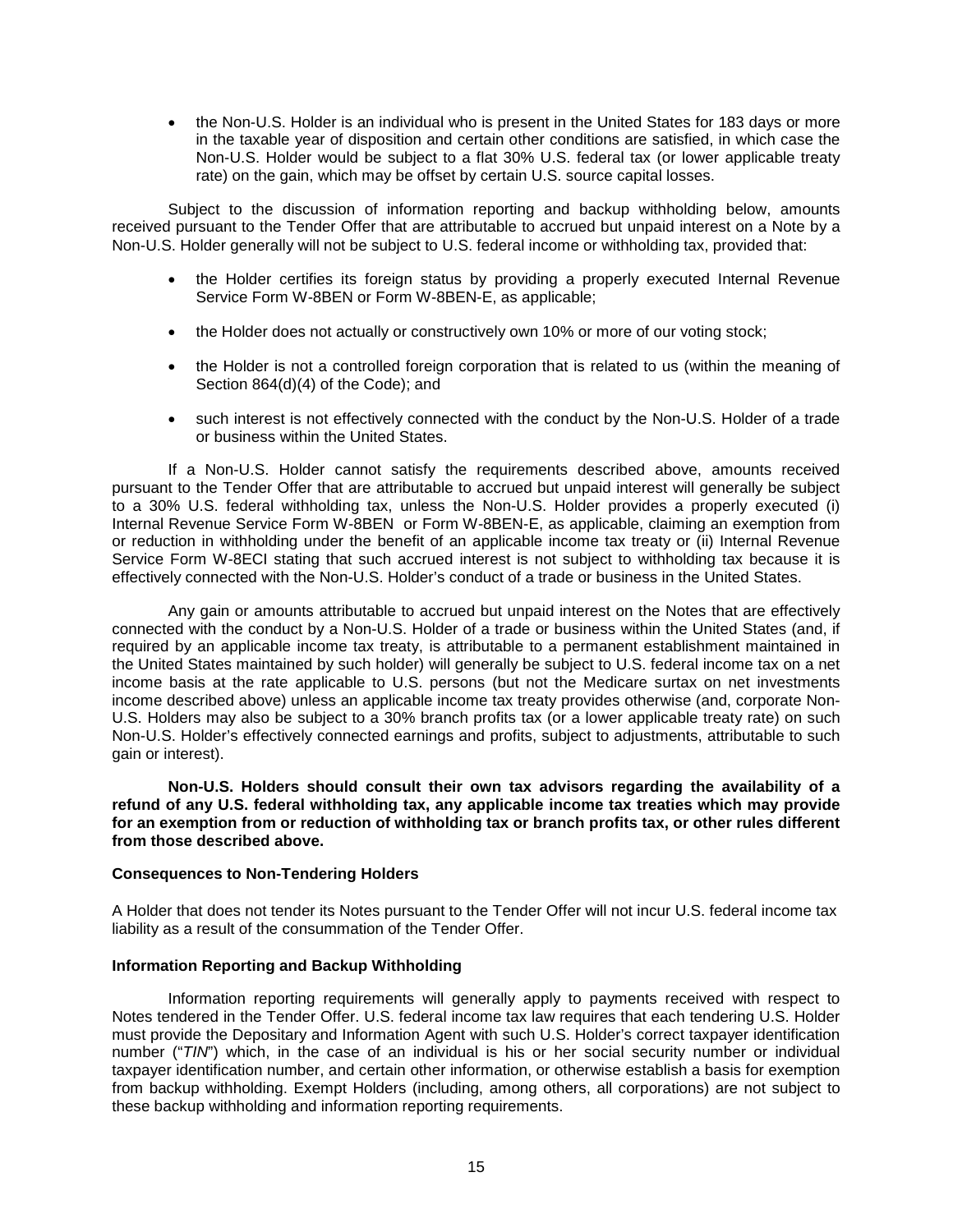If the Depositary and Information Agent is not provided with the correct TIN or an adequate basis for exemption, a tendering U.S. Holder will be subject to backup withholding (currently at a rate of 28%) imposed on such U.S. Holder's gross proceeds from the Tender Offer.

To prevent backup withholding, each tendering U.S. Holder must complete the Form W-9 that is being provided with each Letter of Transmittal, and provide either (i) its correct TIN and certain other information under penalties of perjury or (ii) an adequate basis for exemption.

Each tendering Non-U.S. Holder must submit an appropriate, properly completed Internal Revenue Service Form W-8 (or successor form), certifying, under penalties of perjury, such Non-U.S. Holder's foreign status in order to establish an exemption from backup withholding.

Backup withholding is not an additional U.S. federal income tax. Rather, the U.S. federal income tax liability of persons subject to backup withholding will be offset by the amount withheld. If backup withholding results in an overpayment of U.S. federal income tax, a refund or credit may be obtained from the Internal Revenue Service, provided the required information is timely furnished.

THE FOREGOING DISCUSSION IS NOT INTENDED TO BE A COMPLETE ANALYSIS OR DESCRIPTION OF ALL POTENTIAL U.S. FEDERAL INCOME TAX CONSIDERATIONS AND OTHER TAX CONSIDERATIONS OF THE SALE OF NOTES PURSUANT TO THE TENDER OFFER. THUS, HOLDERS ARE URGED TO CONSULT THEIR OWN TAX ADVISORS AS TO THE SPECIFIC TAX CONSEQUENCES OF THE TENDER OFFER TO THEM, INCLUDING TAX RETURN REPORTING REQUIREMENTS, THE APPLICABILITY AND THE EFFECT OF U.S. FEDERAL, STATE, LOCAL, FOREIGN AND OTHER APPLICABLE TAX LAWS AND THE EFFECT OF ANY PROPOSED CHANGES IN THE TAX LAWS.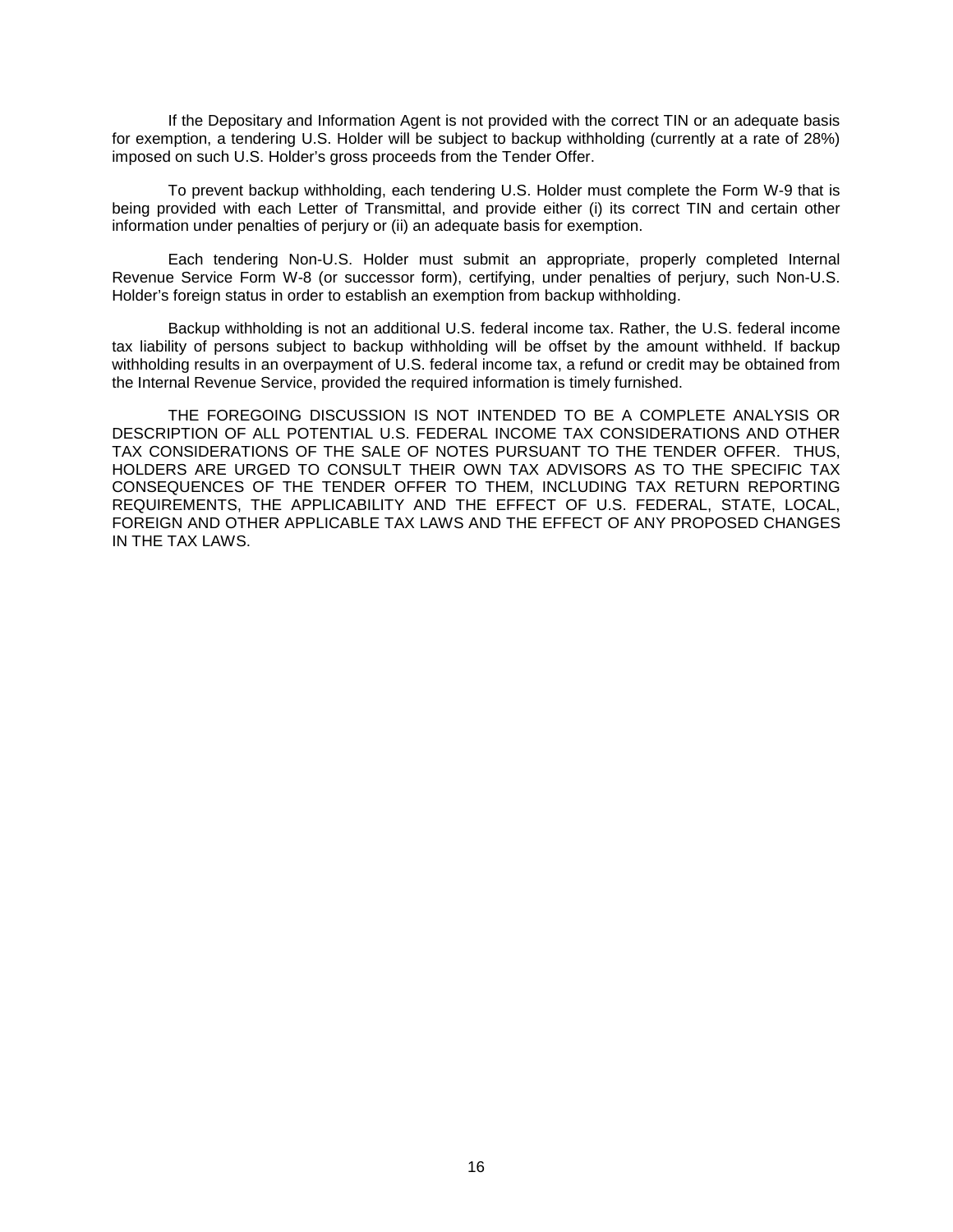## <span id="page-26-0"></span>**COMPANIES THAT WILL ASSIST US IN MAKING THE TENDER OFFER**

#### **Dealer Manager**

We have engaged Merrill Lynch, Pierce, Fenner & Smith Incorporated to act as the Dealer Manager in connection with the Tender Offer. In this capacity, Merrill Lynch, Pierce, Fenner & Smith Incorporated may contact Holders or beneficial owners of the Notes regarding the Tender Offer and may ask brokers, dealers, commercial banks and others to mail this document and other materials to beneficial owners of the Notes.

At any given time, the Dealer Manager may trade the Notes or any other securities of ours for its own account, or for the accounts of its customers, and accordingly, may hold a long or short position in the Notes or those other securities. The Dealer Manager is not obligated to make a market in the Notes.

We have agreed to pay the Dealer Manager customary fees for its services in connection with the Tender Offer, reimburse the reasonable expenses that the Dealer Manager may incur as Dealer Manager, and we have also agreed to indemnify the Dealer Manager and its affiliates for liabilities they may incur as a result of the Dealer Manager acting as Dealer Manager, including liabilities to which they may be subject under securities laws. An affiliate of the Dealer Manager is a lender under our senior secured credit facility.

The Dealer Manager will act as an underwriter in connection with the Debt Financing. The Dealer Manager and its affiliates have engaged in other transactions with, and from time to time have provided investment or commercial banking, financial advisory and general financing services for, us in the ordinary course of their respective businesses, for which they have received customary fees, commissions and reimbursements of expenses. The Dealer Manager and its affiliates may also engage in transactions or perform such services for us in the future. Further, certain affiliates of the Dealer Manager may be holders of the Notes and may participate in the Tender Offer, and, as a result, would receive a portion of the proceeds of the Tender Offer.

Any Holder that has questions concerning the terms of the Tender Offer may contact the Dealer Manager at the address and telephone numbers set forth on the back cover of this Offer to Purchase.

#### **Depositary and Information Agent**

We have retained Global Bondholder Services Corporation as the Depositary and Information Agent for the Tender Offer. We will pay the Depositary and Information Agent customary fees for its services and reimburse the Depositary and Information Agent for its reasonable expenses. We have also agreed to indemnify the Depositary and Information Agent for liabilities it may incur in its capacity as such.

#### **Miscellaneous**

In connection with the Tender Offer, our directors and officers may solicit tenders by use of the mails, personally or by telephone, facsimile, electronic communication or other similar methods. These directors and officers will not be specifically compensated for these services. We will pay brokerage houses and other custodians, nominees and fiduciaries the reasonable out-of-pocket expenses incurred by them in forwarding copies of this Offer to Purchase and related documents to the beneficial owners of the Notes and in handling or forwarding tenders of Notes by their customers.

The Tender Offer is being made to all Holders. The Company is not aware of any jurisdiction in which the Tender Offer is not in compliance with applicable law. If the Company becomes aware of any jurisdiction in which the Tender Offer would not be in compliance with applicable law, the Company will make a good faith effort to comply with any such law. If, after such good faith effort, the Company cannot comply with any such law, the Tender Offer will not be made to (nor will tenders of Notes be accepted from or on behalf of) the owners of Notes residing in such jurisdiction.